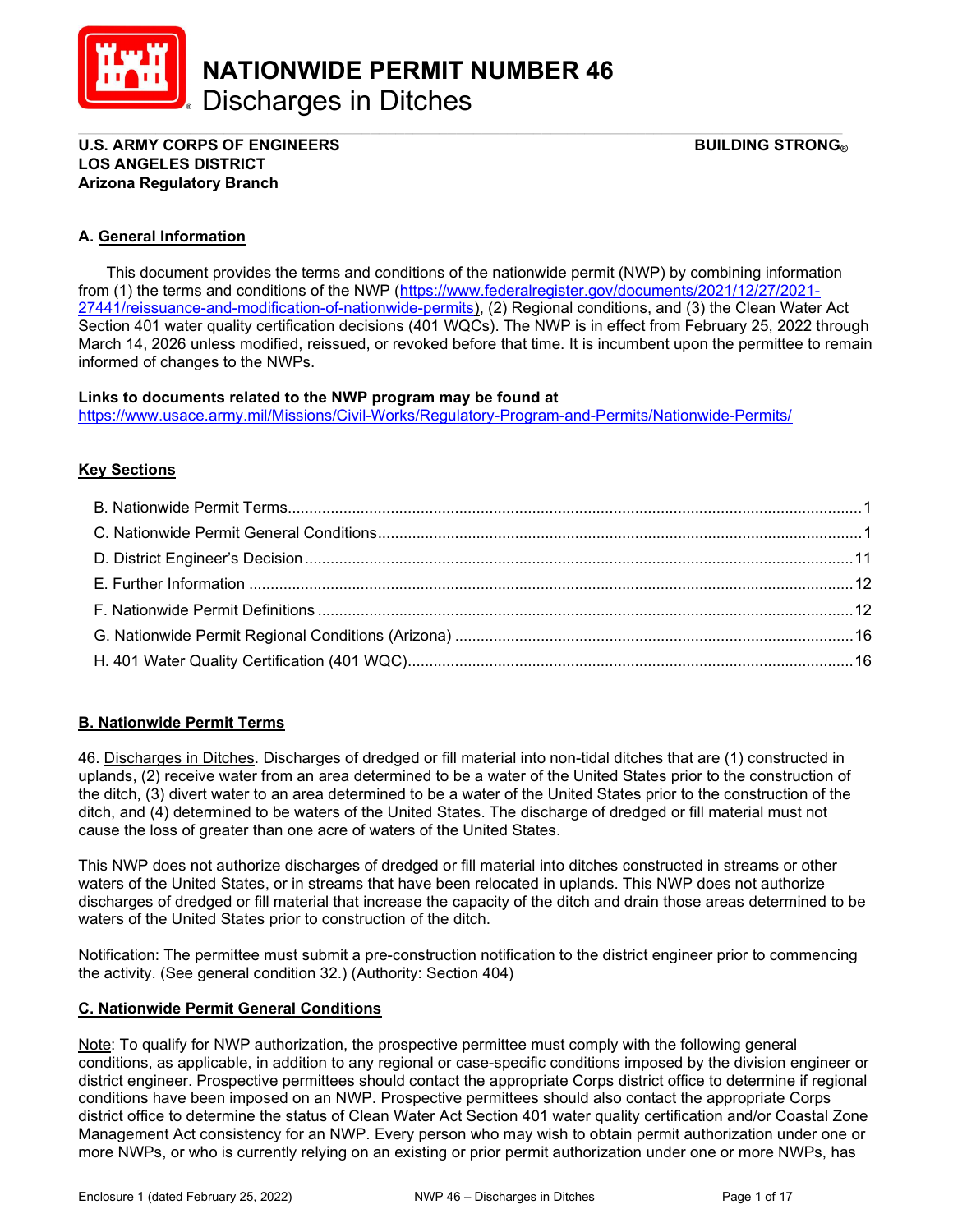been and is on notice that all of the provisions of 33 CFR 330.1 through 330.6 apply to every NWP authorization. Note especially 33 CFR 330.5 relating to the modification, suspension, or revocation of any NWP authorization.

1. Navigation. (a) No activity may cause more than a minimal adverse effect on navigation.

(b) Any safety lights and signals prescribed by the U.S. Coast Guard, through regulations or otherwise, must be installed and maintained at the permittee's expense on authorized facilities in navigable waters of the United States.

(c) The permittee understands and agrees that, if future operations by the United States require the removal, relocation, or other alteration, of the structure or work herein authorized, or if, in the opinion of the Secretary of the Army or his or her authorized representative, said structure or work shall cause unreasonable obstruction to the free navigation of the navigable waters, the permittee will be required, upon due notice from the Corps of Engineers, to remove, relocate, or alter the structural work or obstructions caused thereby, without expense to the United States. No claim shall be made against the United States on account of any such removal or alteration.

2. Aquatic Life Movements. No activity may substantially disrupt the necessary life cycle movements of those species of aquatic life indigenous to the waterbody, including those species that normally migrate through the area, unless the activity's primary purpose is to impound water. All permanent and temporary crossings of waterbodies shall be suitably culverted, bridged, or otherwise designed and constructed to maintain low flows to sustain the movement of those aquatic species. If a bottomless culvert cannot be used, then the crossing should be designed and constructed to minimize adverse effects to aquatic life movements.

**3. Spawning Areas.** Activities in spawning areas during spawning seasons must be avoided to the maximum extent practicable. Activities that result in the physical destruction (e.g., through excavation, fill, or downstream smothering by substantial turbidity) of an important spawning area are not authorized.

4. Migratory Bird Breeding Areas. Activities in waters of the United States that serve as breeding areas for migratory birds must be avoided to the maximum extent practicable.

5. Shellfish Beds. No activity may occur in areas of concentrated shellfish populations, unless the activity is directly related to a shellfish harvesting activity authorized by NWPs 4 and 48, or is a shellfish seeding or habitat restoration activity authorized by NWP 27.

6. Suitable Material. No activity may use unsuitable material (e.g., trash, debris, car bodies, asphalt, etc.). Material used for construction or discharged must be free from toxic pollutants in toxic amounts (see section 307 of the Clean Water Act).

7. Water Supply Intakes. No activity may occur in the proximity of a public water supply intake, except where the activity is for the repair or improvement of public water supply intake structures or adjacent bank stabilization.

8. Adverse Effects From Impoundments. If the activity creates an impoundment of water, adverse effects to the aquatic system due to accelerating the passage of water, and/or restricting its flow must be minimized to the maximum extent practicable.

9. Management of Water Flows. To the maximum extent practicable, the pre-construction course, condition, capacity, and location of open waters must be maintained for each activity, including stream channelization, storm water management activities, and temporary and permanent road crossings, except as provided below. The activity must be constructed to withstand expected high flows. The activity must not restrict or impede the passage of normal or high flows, unless the primary purpose of the activity is to impound water or manage high flows. The activity may alter the pre-construction course, condition, capacity, and location of open waters if it benefits the aquatic environment (e.g., stream restoration or relocation activities).

10. Fills Within 100-Year Floodplains. The activity must comply with applicable FEMA-approved state or local floodplain management requirements.

11. Equipment. Heavy equipment working in wetlands or mudflats must be placed on mats, or other measures must be taken to minimize soil disturbance.

12. Soil Erosion and Sediment Controls. Appropriate soil erosion and sediment controls must be used and maintained in effective operating condition during construction, and all exposed soil and other fills, as well as any work below the ordinary high water mark or high tide line, must be permanently stabilized at the earliest practicable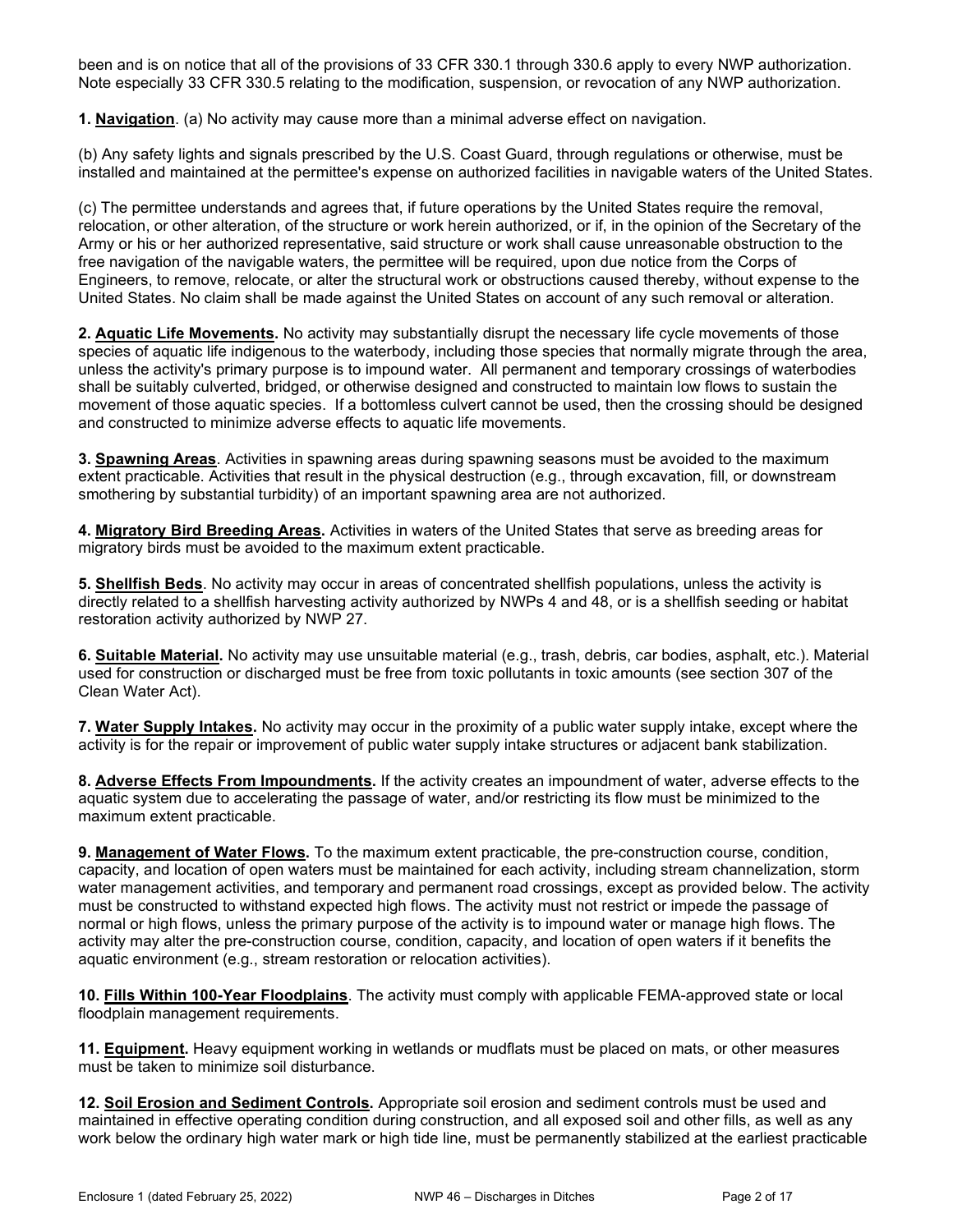date. Permittees are encouraged to perform work within waters of the United States during periods of low-flow or no-flow, or during low tides.

13. Removal of Temporary Structures and Fills. Temporary structures must be removed, to the maximum extent practicable, after their use has been discontinued. Temporary fills must be removed in their entirety and the affected areas returned to pre-construction elevations. The affected areas must be revegetated, as appropriate.

14. Proper Maintenance. Any authorized structure or fill shall be properly maintained, including maintenance to ensure public safety and compliance with applicable NWP general conditions, as well as any activity-specific conditions added by the district engineer to an NWP authorization.

15. Single and Complete Project. The activity must be a single and complete project. The same NWP cannot be used more than once for the same single and complete project.

16. Wild and Scenic Rivers. (a) No NWP activity may occur in a component of the National Wild and Scenic River System, or in a river officially designated by Congress as a "study river" for possible inclusion in the system while the river is in an official study status, unless the appropriate Federal agency with direct management responsibility for such river, has determined in writing that the proposed activity will not adversely affect the Wild and Scenic River designation or study status.

(b) If a proposed NWP activity will occur in a component of the National Wild and Scenic River System, or in a river officially designated by Congress as a "study river" for possible inclusion in the system while the river is in an official study status, the permittee must submit a pre-construction notification (see general condition 32). The district engineer will coordinate the PCN with the Federal agency with direct management responsibility for that river. Permittees shall not begin the NWP activity until notified by the district engineer that the Federal agency with direct management responsibility for that river has determined in writing that the proposed NWP activity will not adversely affect the Wild and Scenic River designation or study status.

(c) Information on Wild and Scenic Rivers may be obtained from the appropriate Federal land management agency responsible for the designated Wild and Scenic River or study river (e.g., National Park Service, U.S. Forest Service, Bureau of Land Management, U.S. Fish and Wildlife Service). Information on these rivers is also available at: http://www.rivers.gov/.

17. Tribal Rights. No activity or its operation may impair reserved tribal rights, including, but not limited to, reserved water rights and treaty fishing and hunting rights.

18. Endangered Species. (a) No activity is authorized under any NWP which is likely to directly or indirectly jeopardize the continued existence of a threatened or endangered species or a species proposed for such designation, as identified under the Federal Endangered Species Act (ESA), or which will directly or indirectly destroy or adversely modify designated critical habitat or critical habitat proposed for such designation. No activity is authorized under any NWP which "may affect" a listed species or critical habitat, unless ESA section 7 consultation addressing the consequences of the proposed activity on listed species or critical habitat has been completed. See 50 CFR 402.02 for the definition of "effects of the action" for the purposes of ESA section 7 consultation, as well as 50 CFR 402.17, which provides further explanation under ESA section 7 regarding "activities that are reasonably certain to occur" and "consequences caused by the proposed action."

(b) Federal agencies should follow their own procedures for complying with the requirements of the ESA (see 33 CFR 330.4(f)(1)). If pre-construction notification is required for the proposed activity, the Federal permittee must provide the district engineer with the appropriate documentation to demonstrate compliance with those requirements. The district engineer will verify that the appropriate documentation has been submitted. If the appropriate documentation has not been submitted, additional ESA section 7 consultation may be necessary for the activity and the respective federal agency would be responsible for fulfilling its obligation under section 7 of the ESA.

(c) Non-federal permittees must submit a pre-construction notification to the district engineer if any listed species (or species proposed for listing) or designated critical habitat (or critical habitat proposed such designation) might be affected or is in the vicinity of the activity, or if the activity is located in designated critical habitat or critical habitat proposed for such designation, and shall not begin work on the activity until notified by the district engineer that the requirements of the ESA have been satisfied and that the activity is authorized. For activities that might affect Federally-listed endangered or threatened species (or species proposed for listing) or designated critical habitat (or critical habitat proposed for such designation), the pre-construction notification must include the name(s) of the endangered or threatened species (or species proposed for listing) that might be affected by the proposed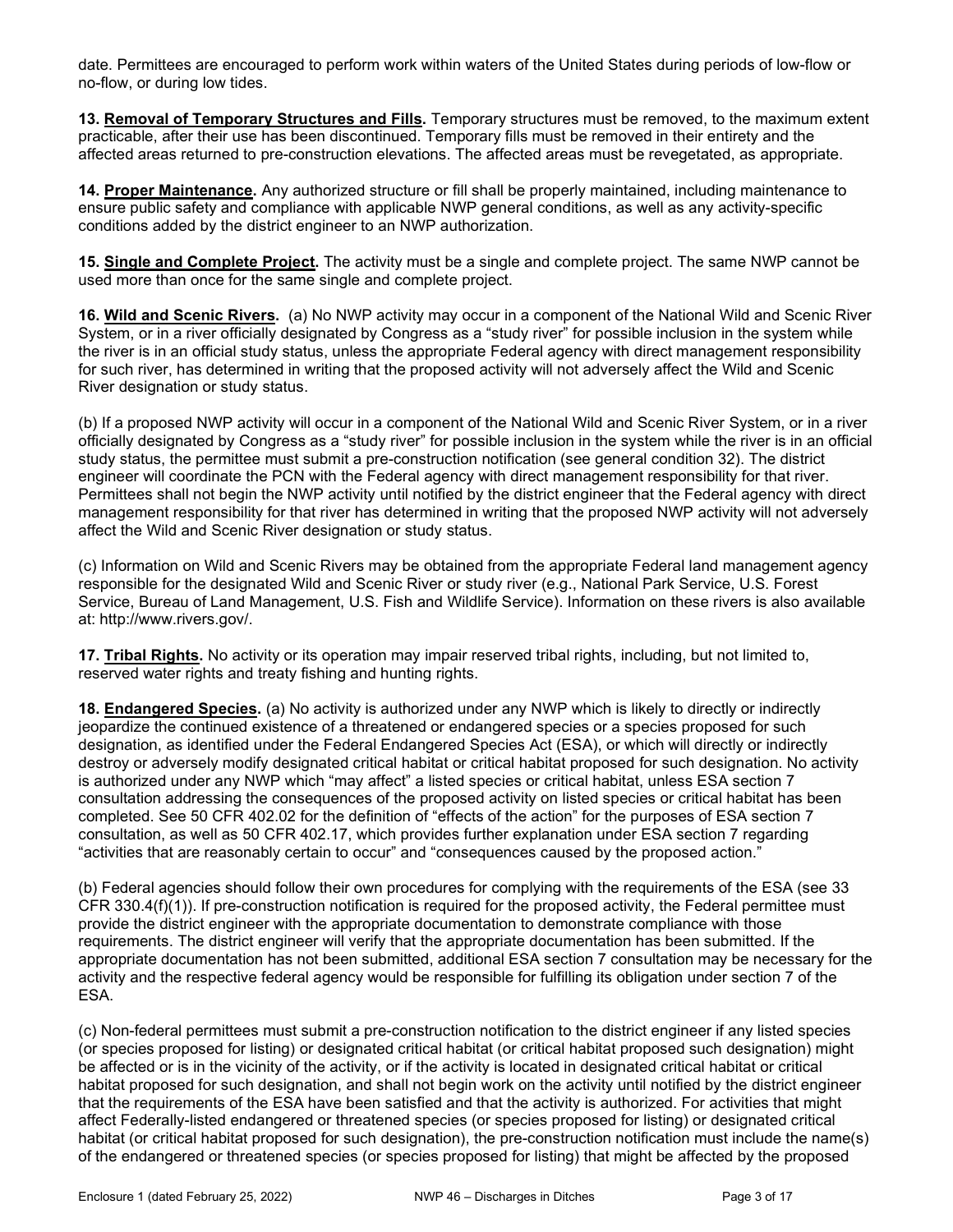activity or that utilize the designated critical habitat (or critical habitat proposed for such designation) that might be affected by the proposed activity. The district engineer will determine whether the proposed activity "may affect" or will have "no effect" to listed species and designated critical habitat and will notify the non-Federal applicant of the Corps' determination within 45 days of receipt of a complete pre-construction notification. For activities where the non-Federal applicant has identified listed species (or species proposed for listing) or designated critical habitat (or critical habitat proposed for such designation) that might be affected or is in the vicinity of the activity, and has so notified the Corps, the applicant shall not begin work until the Corps has provided notification that the proposed activity will have "no effect" on listed species (or species proposed for listing or designated critical habitat (or critical habitat proposed for such designation), or until ESA section 7 consultation or conference has been completed. If the non-Federal applicant has not heard back from the Corps within 45 days, the applicant must still wait for notification from the Corps.

(d) As a result of formal or informal consultation or conference with the FWS or NMFS the district engineer may add species-specific permit conditions to the NWPs.

(e) Authorization of an activity by an NWP does not authorize the "take" of a threatened or endangered species as defined under the ESA. In the absence of separate authorization (e.g., an ESA Section 10 Permit, a Biological Opinion with "incidental take" provisions, etc.) from the FWS or the NMFS, the Endangered Species Act prohibits any person subject to the jurisdiction of the United States to take a listed species, where "take" means to harass, harm, pursue, hunt, shoot, wound, kill, trap, capture, or collect, or to attempt to engage in any such conduct. The word "harm" in the definition of "take'' means an act which actually kills or injures wildlife. Such an act may include significant habitat modification or degradation where it actually kills or injures wildlife by significantly impairing essential behavioral patterns, including breeding, feeding or sheltering.

(f) If the non-federal permittee has a valid ESA section  $10(a)(1)(B)$  incidental take permit with an approved Habitat Conservation Plan for a project or a group of projects that includes the proposed NWP activity, the non-federal applicant should provide a copy of that ESA section  $10(a)(1)(B)$  permit with the PCN required by paragraph (c) of this general condition. The district engineer will coordinate with the agency that issued the ESA section 10(a)(1)(B) permit to determine whether the proposed NWP activity and the associated incidental take were considered in the internal ESA section 7 consultation conducted for the ESA section 10(a)(1)(B) permit. If that coordination results in concurrence from the agency that the proposed NWP activity and the associated incidental take were considered in the internal ESA section 7 consultation for the ESA section 10(a)(1)(B) permit, the district engineer does not need to conduct a separate ESA section 7 consultation for the proposed NWP activity. The district engineer will notify the non-federal applicant within 45 days of receipt of a complete pre-construction notification whether the ESA section 10(a)(1)(B) permit covers the proposed NWP activity or whether additional ESA section 7 consultation is required.

(g) Information on the location of threatened and endangered species and their critical habitat can be obtained directly from the offices of the FWS and NMFS or their world wide web pages at http://www.fws.gov/ or http://www.fws.gov/ipac and http://www.nmfs.noaa.gov/pr/species/esa/ respectively.

19. Migratory Birds and Bald and Golden Eagles. The permittee is responsible for ensuring that an action authorized by an NWP complies with the Migratory Bird Treaty Act and the Bald and Golden Eagle Protection Act. The permittee is responsible for contacting the appropriate local office of the U.S. Fish and Wildlife Service to determine what measures, if any, are necessary or appropriate to reduce adverse effects to migratory birds or eagles, including whether "incidental take" permits are necessary and available under the Migratory Bird Treaty Act or Bald and Golden Eagle Protection Act for a particular activity.

20. Historic Properties. (a) No activity is authorized under any NWP which may have the potential to cause effects to properties listed, or eligible for listing, in the National Register of Historic Places until the requirements of Section 106 of the National Historic Preservation Act (NHPA) have been satisfied.

(b) Federal permittees should follow their own procedures for complying with the requirements of section 106 of the National Historic Preservation Act (see 33 CFR 330.4(g)(1)). If pre-construction notification is required for the proposed NWP activity, the Federal permittee must provide the district engineer with the appropriate documentation to demonstrate compliance with those requirements. The district engineer will verify that the appropriate documentation has been submitted. If the appropriate documentation is not submitted, then additional consultation under section 106 may be necessary. The respective federal agency is responsible for fulfilling its obligation to comply with section 106.

(c) Non-federal permittees must submit a pre-construction notification to the district engineer if the NWP activity might have the potential to cause effects to any historic properties listed on, determined to be eligible for listing on,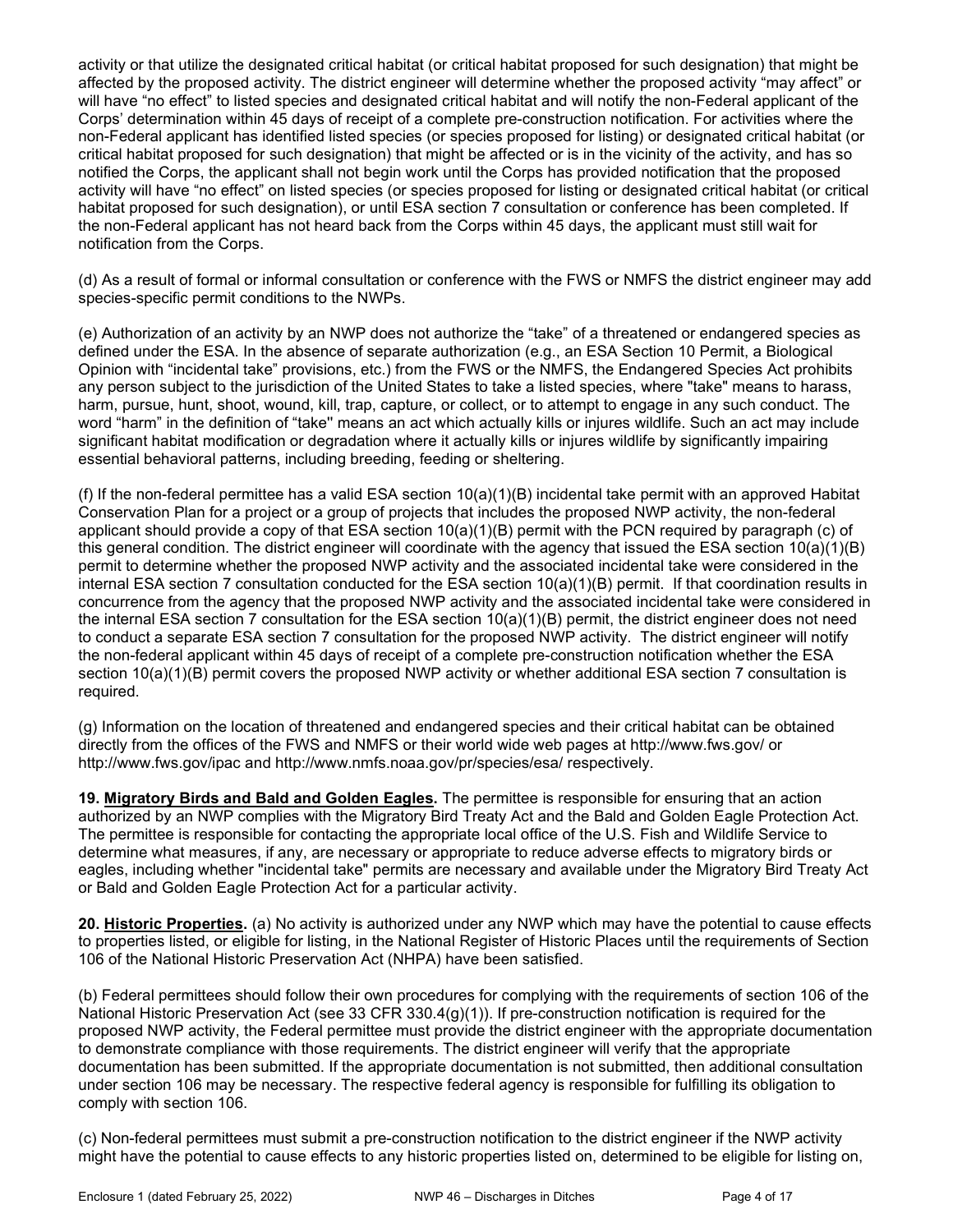or potentially eligible for listing on the National Register of Historic Places, including previously unidentified properties. For such activities, the pre-construction notification must state which historic properties might have the potential to be affected by the proposed NWP activity or include a vicinity map indicating the location of the historic properties or the potential for the presence of historic properties. Assistance regarding information on the location of, or potential for, the presence of historic properties can be sought from the State Historic Preservation Officer, Tribal Historic Preservation Officer, or designated tribal representative, as appropriate, and the National Register of Historic Places (see 33 CFR 330.4(g)). When reviewing pre-construction notifications, district engineers will comply with the current procedures for addressing the requirements of section 106 of the National Historic Preservation Act. The district engineer shall make a reasonable and good faith effort to carry out appropriate identification efforts commensurate with potential impacts, which may include background research, consultation, oral history interviews, sample field investigation, and/or field survey. Based on the information submitted in the PCN and these identification efforts, the district engineer shall determine whether the proposed NWP activity has the potential to cause effects on the historic properties. Section 106 consultation is not required when the district engineer determines that the activity does not have the potential to cause effects on historic properties (see 36 CFR 800.3(a)). Section 106 consultation is required when the district engineer determines that the activity has the potential to cause effects on historic properties. The district engineer will conduct consultation with consulting parties identified under 36 CFR 800.2(c) when he or she makes any of the following effect determinations for the purposes of section 106 of the NHPA: no historic properties affected, no adverse effect, or adverse effect.

(d) Where the non-Federal applicant has identified historic properties on which the proposed NWP activity might have the potential to cause effects and has so notified the Corps, the non-Federal applicant shall not begin the activity until notified by the district engineer either that the activity has no potential to cause effects to historic properties or that NHPA section 106 consultation has been completed. For non-federal permittees, the district engineer will notify the prospective permittee within 45 days of receipt of a complete pre-construction notification whether NHPA section 106 consultation is required. If NHPA section 106 consultation is required, the district engineer will notify the non-Federal applicant that he or she cannot begin the activity until section 106 consultation is completed. If the non-Federal applicant has not heard back from the Corps within 45 days, the applicant must still wait for notification from the Corps.

(e) Prospective permittees should be aware that section 110k of the NHPA (54 U.S.C. 306113) prevents the Corps from granting a permit or other assistance to an applicant who, with intent to avoid the requirements of section 106 of the NHPA, has intentionally significantly adversely affected a historic property to which the permit would relate, or having legal power to prevent it, allowed such significant adverse effect to occur, unless the Corps, after consultation with the Advisory Council on Historic Preservation (ACHP), determines that circumstances justify granting such assistance despite the adverse effect created or permitted by the applicant. If circumstances justify granting the assistance, the Corps is required to notify the ACHP and provide documentation specifying the circumstances, the degree of damage to the integrity of any historic properties affected, and proposed mitigation. This documentation must include any views obtained from the applicant, SHPO/THPO, appropriate Indian tribes if the undertaking occurs on or affects historic properties on tribal lands or affects properties of interest to those tribes, and other parties known to have a legitimate interest in the impacts to the permitted activity on historic properties.

21. Discovery of Previously Unknown Remains and Artifacts. Permittees that discover any previously unknown historic, cultural or archeological remains and artifacts while accomplishing the activity authorized by an NWP, they must immediately notify the district engineer of what they have found, and to the maximum extent practicable, avoid construction activities that may affect the remains and artifacts until the required coordination has been completed. The district engineer will initiate the Federal, Tribal, and state coordination required to determine if the items or remains warrant a recovery effort or if the site is eligible for listing in the National Register of Historic Places.

22. Designated Critical Resource Waters. Critical resource waters include, NOAA-managed marine sanctuaries and marine monuments, and National Estuarine Research Reserves. The district engineer may designate, after notice and opportunity for public comment, additional waters officially designated by a state as having particular environmental or ecological significance, such as outstanding national resource waters or state natural heritage sites. The district engineer may also designate additional critical resource waters after notice and opportunity for public comment.

(a) Discharges of dredged or fill material into waters of the United States are not authorized by NWPs 7, 12, 14, 16, 17, 21, 29, 31, 35, 39, 40, 42, 43, 44, 49, 50, 51, 52, 57 and 58 for any activity within, or directly affecting, critical resource waters, including wetlands adjacent to such waters.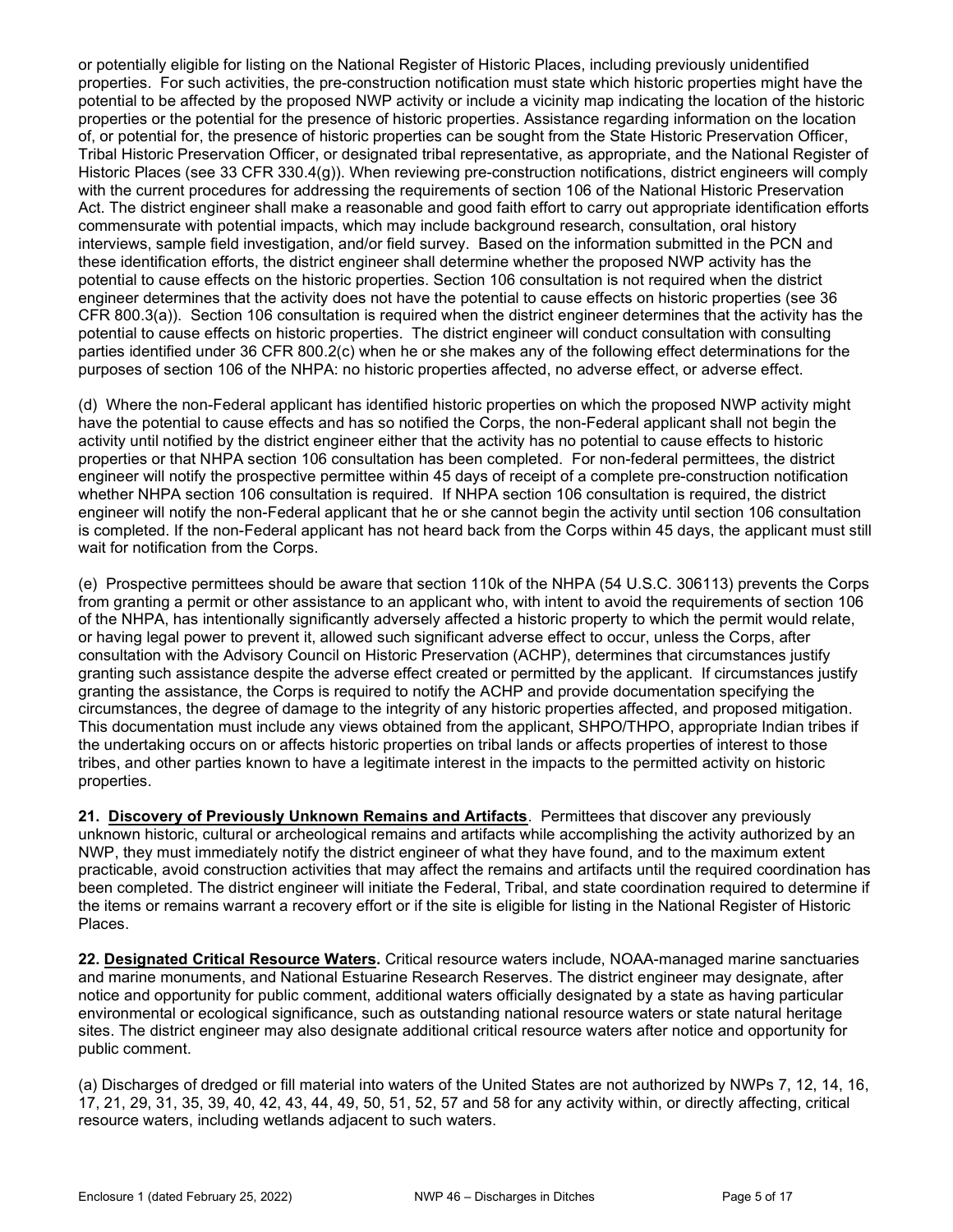(b) For NWPs 3, 8, 10, 13, 15, 18, 19, 22, 23, 25, 27, 28, 30, 33, 34, 36, 37, 38, and 54, notification is required in accordance with general condition 32, for any activity proposed by permittees in the designated critical resource waters including wetlands adjacent to those waters. The district engineer may authorize activities under these NWPs only after she or he determines that the impacts to the critical resource waters will be no more than minimal.

23. Mitigation. The district engineer will consider the following factors when determining appropriate and practicable mitigation necessary to ensure that the individual and cumulative adverse environmental effects are no more than minimal:

(a) The activity must be designed and constructed to avoid and minimize adverse effects, both temporary and permanent, to waters of the United States to the maximum extent practicable at the project site (i.e., on site).

(b) Mitigation in all its forms (avoiding, minimizing, rectifying, reducing, or compensating for resource losses) will be required to the extent necessary to ensure that the individual and cumulative adverse environmental effects are no more than minimal.

(c) Compensatory mitigation at a minimum one-for-one ratio will be required for all wetland losses that exceed 1/10 acre and require pre-construction notification, unless the district engineer determines in writing that either some other form of mitigation would be more environmentally appropriate or the adverse environmental effects of the proposed activity are no more than minimal, and provides an activity-specific waiver of this requirement. For wetland losses of 1/10-acre or less that require pre-construction notification, the district engineer may determine on a case-by-case basis that compensatory mitigation is required to ensure that the activity results in only minimal adverse environmental effects.

(d) Compensatory mitigation at a minimum one-for-one ratio will be required for all losses of stream bed that exceed 3/100-acre and require pre-construction notification, unless the district engineer determines in writing that either some other form of mitigation would be more environmentally appropriate or the adverse environmental effects of the proposed activity are no more than minimal, and provides an activity-specific waiver of this requirement. This compensatory mitigation requirement may be satisfied through the restoration or enhancement of riparian areas next to streams in accordance with paragraph (e) of this general condition. For losses of stream bed of 3/100-acre or less that require pre-construction notification, the district engineer may determine on a case-bycase basis that compensatory mitigation is required to ensure that the activity results in only minimal adverse environmental effects. Compensatory mitigation for losses of streams should be provided, if practicable, through stream rehabilitation, enhancement, or preservation, since streams are difficult-to-replace resources (see 33 CFR 332.3(e)(3)).

(e) Compensatory mitigation plans for NWP activities in or near streams or other open waters will normally include a requirement for the restoration or enhancement, maintenance, and legal protection (e.g., conservation easements) of riparian areas next to open waters. In some cases, the restoration or maintenance/protection of riparian areas may be the only compensatory mitigation required. If restoring riparian areas involves planting vegetation, only native species should be planted. The width of the required riparian area will address documented water quality or aquatic habitat loss concerns. Normally, the riparian area will be 25 to 50 feet wide on each side of the stream, but the district engineer may require slightly wider riparian areas to address documented water quality or habitat loss concerns. If it is not possible to restore or maintain/protect a riparian area on both sides of a stream, or if the waterbody is a lake or coastal waters, then restoring or maintaining/protecting a riparian area along a single bank or shoreline may be sufficient. Where both wetlands and open waters exist on the project site, the district engineer will determine the appropriate compensatory mitigation (e.g., riparian areas and/or wetlands compensation) based on what is best for the aquatic environment on a watershed basis. In cases where riparian areas are determined to be the most appropriate form of minimization or compensatory mitigation, the district engineer may waive or reduce the requirement to provide wetland compensatory mitigation for wetland losses.

(f) Compensatory mitigation projects provided to offset losses of aquatic resources must comply with the applicable provisions of 33 CFR part 332.

(1) The prospective permittee is responsible for proposing an appropriate compensatory mitigation option if compensatory mitigation is necessary to ensure that the activity results in no more than minimal adverse environmental effects. For the NWPs, the preferred mechanism for providing compensatory mitigation is mitigation bank credits or in-lieu fee program credits (see 33 CFR 332.3(b)(2) and (3)). However, if an appropriate number and type of mitigation bank or in-lieu credits are not available at the time the PCN is submitted to the district engineer, the district engineer may approve the use of permittee-responsible mitigation.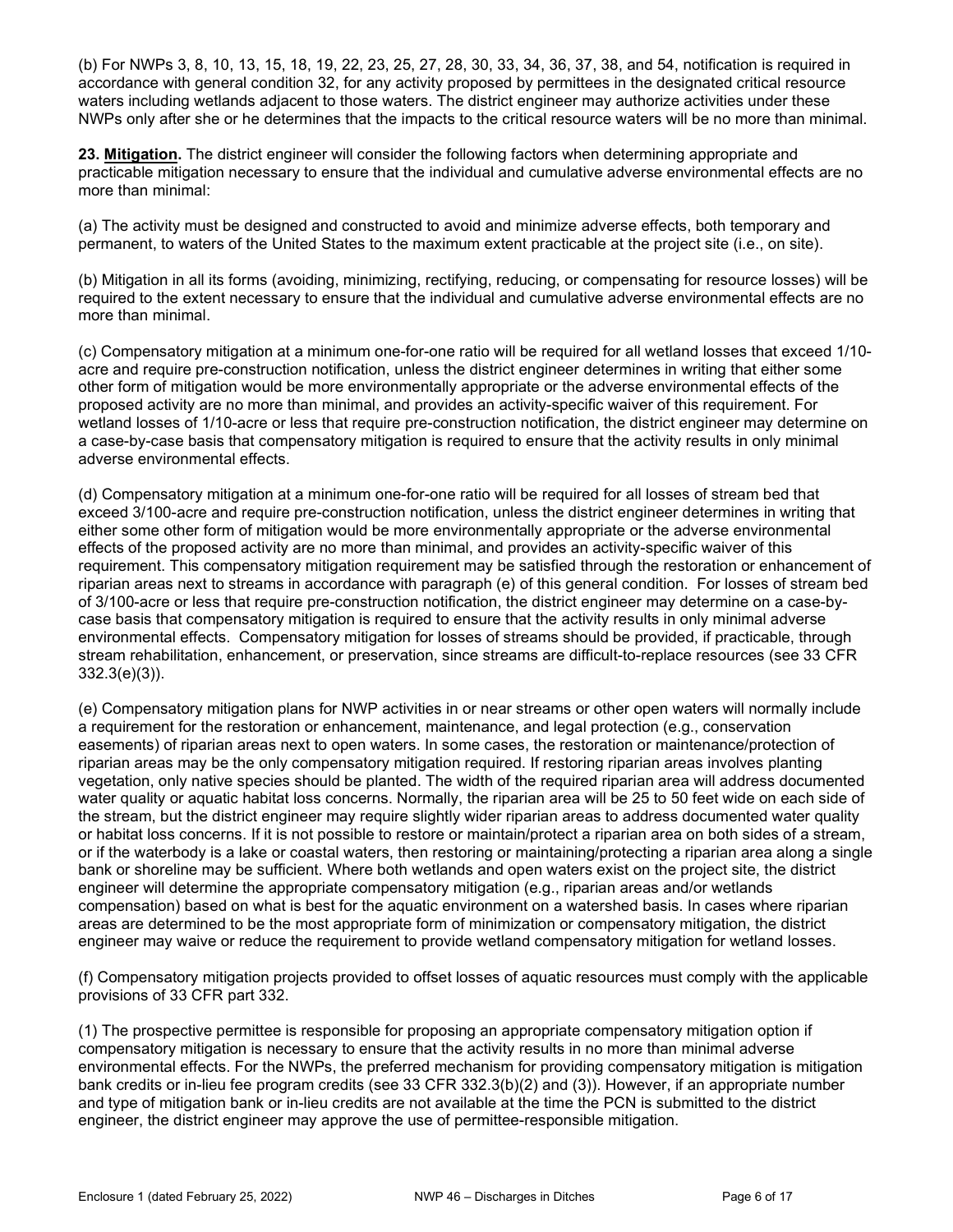(2) The amount of compensatory mitigation required by the district engineer must be sufficient to ensure that the authorized activity results in no more than minimal individual and cumulative adverse environmental effects (see 33 CFR 330.1(e)(3)). (See also 33 CFR 332.3(f).)

(3) Since the likelihood of success is greater and the impacts to potentially valuable uplands are reduced, aquatic resource restoration should be the first compensatory mitigation option considered for permittee-responsible mitigation.

(4) If permittee-responsible mitigation is the proposed option, the prospective permittee is responsible for submitting a mitigation plan. A conceptual or detailed mitigation plan may be used by the district engineer to make the decision on the NWP verification request, but a final mitigation plan that addresses the applicable requirements of 33 CFR 332.4(c)(2) through (14) must be approved by the district engineer before the permittee begins work in waters of the United States, unless the district engineer determines that prior approval of the final mitigation plan is not practicable or not necessary to ensure timely completion of the required compensatory mitigation (see 33 CFR 332.3(k)(3)). If permittee-responsible mitigation is the proposed option, and the proposed compensatory mitigation site is located on land in which another federal agency holds an easement, the district engineer will coordinate with that federal agency to determine if proposed compensatory mitigation project is compatible with the terms of the easement.

(5) If mitigation bank or in-lieu fee program credits are the proposed option, the mitigation plan needs to address only the baseline conditions at the impact site and the number of credits to be provided (see 33 CFR 332.4(c)(1)(ii)).

(6) Compensatory mitigation requirements (e.g., resource type and amount to be provided as compensatory mitigation, site protection, ecological performance standards, monitoring requirements) may be addressed through conditions added to the NWP authorization, instead of components of a compensatory mitigation plan (see 33 CFR 332.4(c)(1)(ii)).

(g) Compensatory mitigation will not be used to increase the acreage losses allowed by the acreage limits of the NWPs. For example, if an NWP has an acreage limit of 1/2-acre, it cannot be used to authorize any NWP activity resulting in the loss of greater than 1/2-acre of waters of the United States, even if compensatory mitigation is provided that replaces or restores some of the lost waters. However, compensatory mitigation can and should be used, as necessary, to ensure that an NWP activity already meeting the established acreage limits also satisfies the no more than minimal impact requirement for the NWPs.

(h) Permittees may propose the use of mitigation banks, in-lieu fee programs, or permittee-responsible mitigation. When developing a compensatory mitigation proposal, the permittee must consider appropriate and practicable options consistent with the framework at 33 CFR 332.3(b). For activities resulting in the loss of marine or estuarine resources, permittee-responsible mitigation may be environmentally preferable if there are no mitigation banks or in-lieu fee programs in the area that have marine or estuarine credits available for sale or transfer to the permittee. For permittee-responsible mitigation, the special conditions of the NWP verification must clearly indicate the party or parties responsible for the implementation and performance of the compensatory mitigation project, and, if required, its long-term management.

(i) Where certain functions and services of waters of the United States are permanently adversely affected by a regulated activity, such as discharges of dredged or fill material into waters of the United States that will convert a forested or scrub-shrub wetland to a herbaceous wetland in a permanently maintained utility line right-of-way, mitigation may be required to reduce the adverse environmental effects of the activity to the no more than minimal level.

24. Safety of Impoundment Structures. To ensure that all impoundment structures are safely designed, the district engineer may require non-Federal applicants to demonstrate that the structures comply with established state or federal, dam safety criteria or have been designed by qualified persons. The district engineer may also require documentation that the design has been independently reviewed by similarly qualified persons, and appropriate modifications made to ensure safety.

25. Water Quality. (a) Where the certifying authority (state, authorized tribe, or EPA, as appropriate) has not previously certified compliance of an NWP with CWA section 401, a CWA section 401 water quality certification for the proposed discharge must be obtained or waived (see 33 CFR 330.4(c)). If the permittee cannot comply with all of the conditions of a water quality certification previously issued by certifying authority for the issuance of the NWP, then the permittee must obtain a water quality certification or waiver for the proposed discharge in order for the activity to be authorized by an NWP.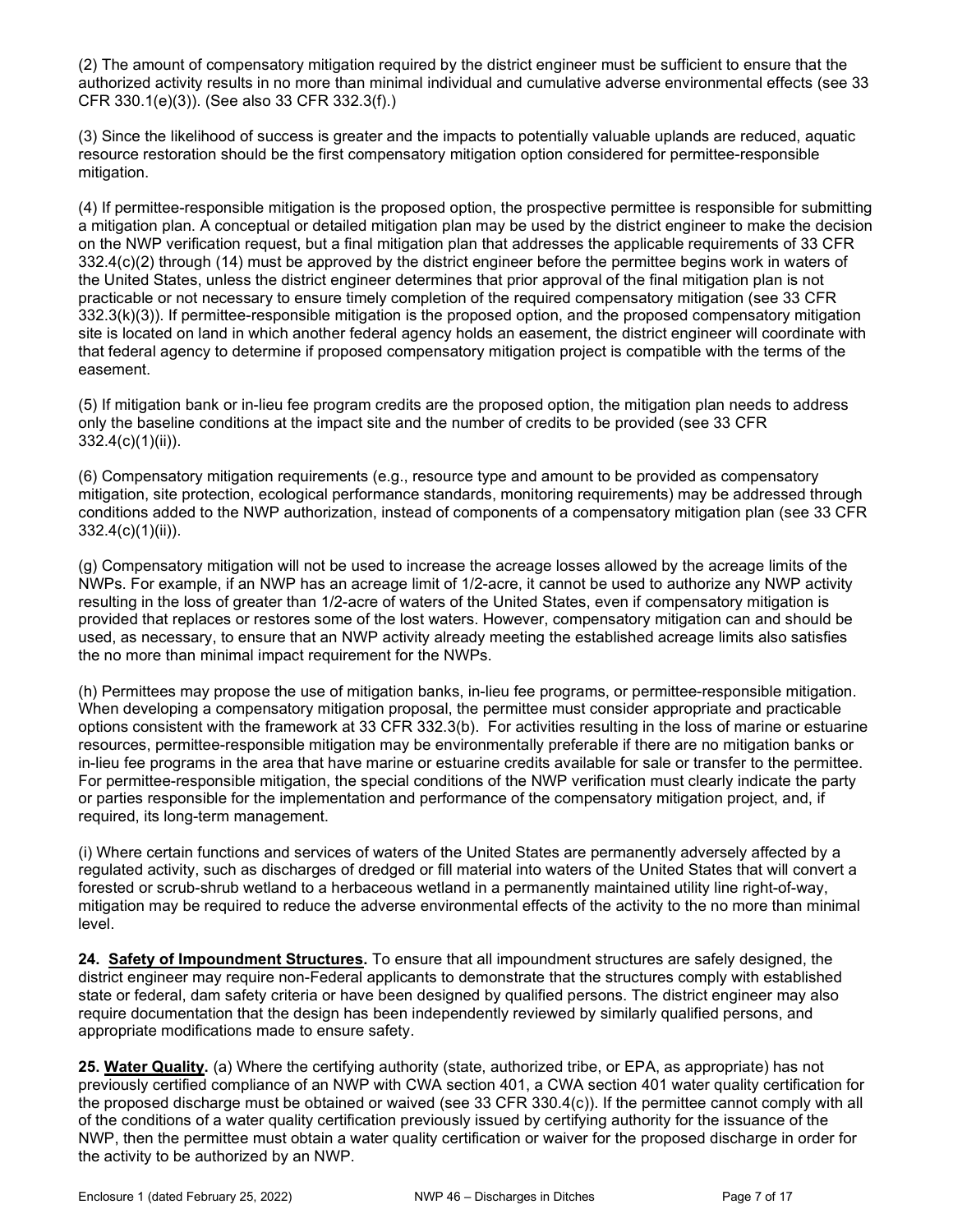(b) If the NWP activity requires pre-construction notification and the certifying authority has not previously certified compliance of an NWP with CWA section 401, the proposed discharge is not authorized by an NWP until water quality certification is obtained or waived. If the certifying authority issues a water quality certification for the proposed discharge, the permittee must submit a copy of the certification to the district engineer. The discharge is not authorized by an NWP until the district engineer has notified the permittee that the water quality certification requirement has been satisfied by the issuance of a water quality certification or a waiver.

(c) The district engineer or certifying authority may require additional water quality management measures to ensure that the authorized activity does not result in more than minimal degradation of water quality.

26. Coastal Zone Management. In coastal states where an NWP has not previously received a state coastal zone management consistency concurrence, an individual state coastal zone management consistency concurrence must be obtained, or a presumption of concurrence must occur (see 33 CFR 330.4(d)). If the permittee cannot comply with all of the conditions of a coastal zone management consistency concurrence previously issued by the state, then the permittee must obtain an individual coastal zone management consistency concurrence or presumption of concurrence in order for the activity to be authorized by an NWP. The district engineer or a state may require additional measures to ensure that the authorized activity is consistent with state coastal zone management requirements.

27. Regional and Case-By-Case Conditions. The activity must comply with any regional conditions that may have been added by the Division Engineer (see 33 CFR 330.4(e)) and with any case specific conditions added by the Corps or by the state, Indian Tribe, or U.S. EPA in its CWA section 401 Water Quality Certification, or by the state in its Coastal Zone Management Act consistency determination.

28. Use of Multiple Nationwide Permits. The use of more than one NWP for a single and complete project is authorized, subject to the following restrictions:

(a) If only one of the NWPs used to authorize the single and complete project has a specified acreage limit, the acreage loss of waters of the United States cannot exceed the acreage limit of the NWP with the highest specified acreage limit. For example, if a road crossing over tidal waters is constructed under NWP 14, with associated bank stabilization authorized by NWP 13, the maximum acreage loss of waters of the United States for the total project cannot exceed 1/3-acre.

(b) If one or more of the NWPs used to authorize the single and complete project has specified acreage limits, the acreage loss of waters of the United States authorized by those NWPs cannot exceed their respective specified acreage limits. For example, if a commercial development is constructed under NWP 39, and the single and complete project includes the filling of an upland ditch authorized by NWP 46, the maximum acreage loss of waters of the United States for the commercial development under NWP 39 cannot exceed 1/2-acre, and the total acreage loss of waters of United States due to the NWP 39 and 46 activities cannot exceed 1 acre.

29. Transfer of Nationwide Permit Verifications. If the permittee sells the property associated with a nationwide permit verification, the permittee may transfer the nationwide permit verification to the new owner by submitting a letter to the appropriate Corps district office to validate the transfer. A copy of the nationwide permit verification must be attached to the letter, and the letter must contain the following statement and signature:

"When the structures or work authorized by this nationwide permit are still in existence at the time the property is transferred, the terms and conditions of this nationwide permit, including any special conditions, will continue to be binding on the new owner(s) of the property. To validate the transfer of this nationwide permit and the associated liabilities associated with compliance with its terms and conditions, have the transferee sign and date below."

(Transferee)

(Date)

30. Compliance Certification. Each permittee who receives an NWP verification letter from the Corps must provide a signed certification documenting completion of the authorized activity and implementation of any required

\_\_\_\_\_\_\_\_\_\_\_\_\_\_\_\_\_\_\_\_\_\_\_\_\_\_\_\_\_\_\_\_\_\_\_\_\_\_\_\_\_\_\_\_\_

\_\_\_\_\_\_\_\_\_\_\_\_\_\_\_\_\_\_\_\_\_\_\_\_\_\_\_\_\_\_\_\_\_\_\_\_\_\_\_\_\_\_\_\_\_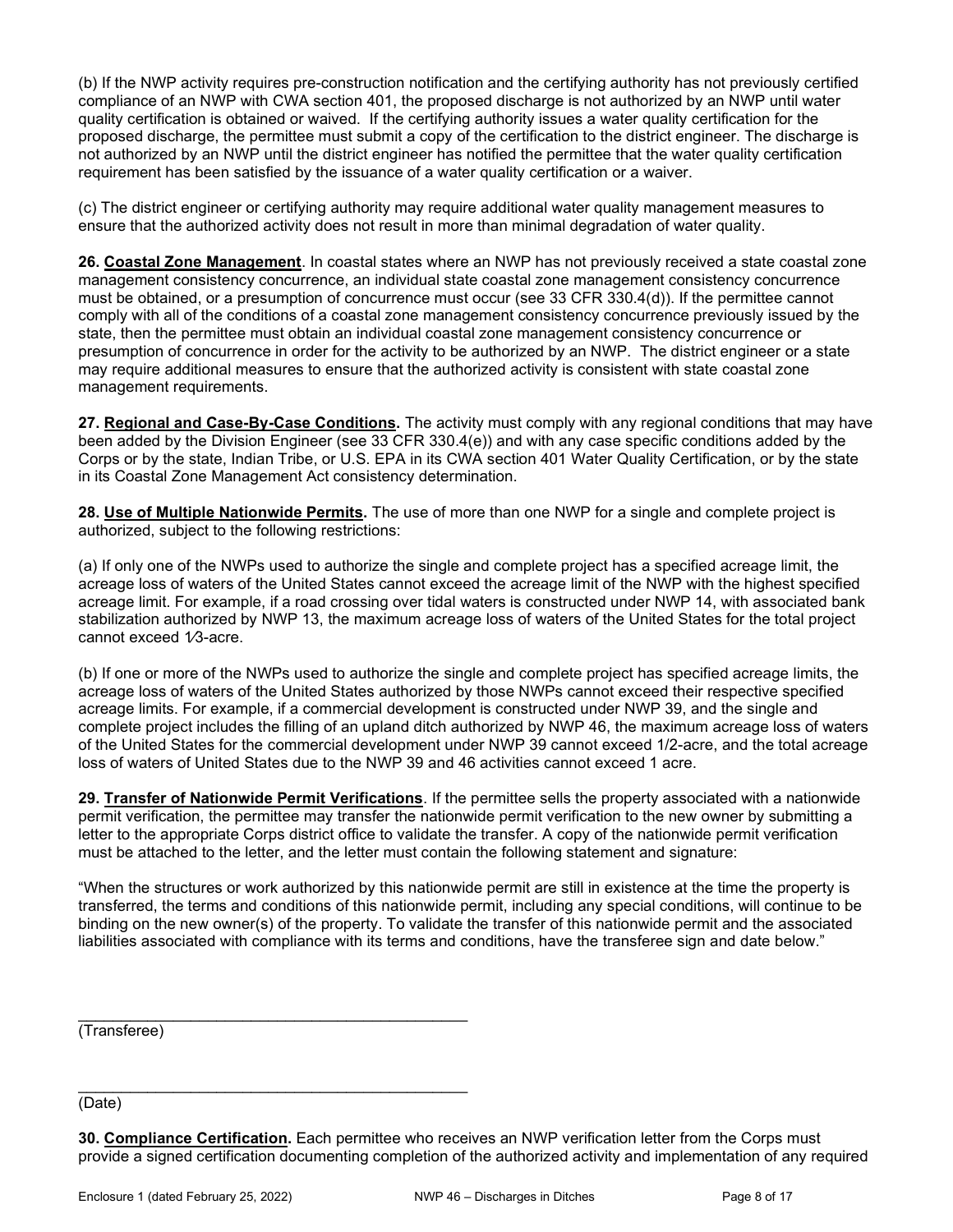compensatory mitigation. The success of any required permittee-responsible mitigation, including the achievement of ecological performance standards, will be addressed separately by the district engineer. The Corps will provide the permittee the certification document with the NWP verification letter. The certification document will include:

(a) A statement that the authorized activity was done in accordance with the NWP authorization, including any general, regional, or activity-specific conditions;

(b) A statement that the implementation of any required compensatory mitigation was completed in accordance with the permit conditions. If credits from a mitigation bank or in-lieu fee program are used to satisfy the compensatory mitigation requirements, the certification must include the documentation required by 33 CFR 332.3(l)(3) to confirm that the permittee secured the appropriate number and resource type of credits; and

(c) The signature of the permittee certifying the completion of the activity and mitigation.

The completed certification document must be submitted to the district engineer within 30 days of completion of the authorized activity or the implementation of any required compensatory mitigation, whichever occurs later.

31. Activities Affecting Structures or Works Built by the United States. If an NWP activity also requires review by, or permission from, the Corps pursuant to 33 U.S.C. 408 because it will alter or temporarily or permanently occupy or use a U.S. Army Corps of Engineers (USACE) federally authorized Civil Works project (a "USACE project"), the prospective permittee must submit a pre-construction notification. See paragraph (b)(10) of general condition 32. An activity that requires section 408 permission and/or review is not authorized by an NWP until the appropriate Corps office issues the section 408 permission or completes its review to alter, occupy, or use the USACE project, and the district engineer issues a written NWP verification.

32. Pre-Construction Notification. (a) Timing. Where required by the terms of the NWP, the prospective permittee must notify the district engineer by submitting a pre-construction notification (PCN) as early as possible. The district engineer must determine if the PCN is complete within 30 calendar days of the date of receipt and, if the PCN is determined to be incomplete, notify the prospective permittee within that 30 day period to request the additional information necessary to make the PCN complete. The request must specify the information needed to make the PCN complete. As a general rule, district engineers will request additional information necessary to make the PCN complete only once. However, if the prospective permittee does not provide all of the requested information, then the district engineer will notify the prospective permittee that the PCN is still incomplete and the PCN review process will not commence until all of the requested information has been received by the district engineer. The prospective permittee shall not begin the activity until either:

(1) He or she is notified in writing by the district engineer that the activity may proceed under the NWP with any special conditions imposed by the district or division engineer; or

(2) 45 calendar days have passed from the district engineer's receipt of the complete PCN and the prospective permittee has not received written notice from the district or division engineer. However, if the permittee was required to notify the Corps pursuant to general condition 18 that listed species or critical habitat might be affected or are in the vicinity of the activity, or to notify the Corps pursuant to general condition 20 that the activity might have the potential to cause effects to historic properties, the permittee cannot begin the activity until receiving written notification from the Corps that there is "no effect" on listed species or "no potential to cause effects" on historic properties, or that any consultation required under Section 7 of the Endangered Species Act (see 33 CFR 330.4(f)) and/or section 106 of the National Historic Preservation Act (see 33 CFR 330.4(g)) has been completed. If the proposed activity requires a written waiver to exceed specified limits of an NWP, the permittee may not begin the activity until the district engineer issues the waiver. If the district or division engineer notifies the permittee in writing that an individual permit is required within 45 calendar days of receipt of a complete PCN, the permittee cannot begin the activity until an individual permit has been obtained. Subsequently, the permittee's right to proceed under the NWP may be modified, suspended, or revoked only in accordance with the procedure set forth in 33 CFR 330.5(d)(2).

(b) Contents of Pre-Construction Notification: The PCN must be in writing and include the following information:

- (1) Name, address and telephone numbers of the prospective permittee;
- (2) Location of the proposed activity;

(3) Identify the specific NWP or NWP(s) the prospective permittee wants to use to authorize the proposed activity;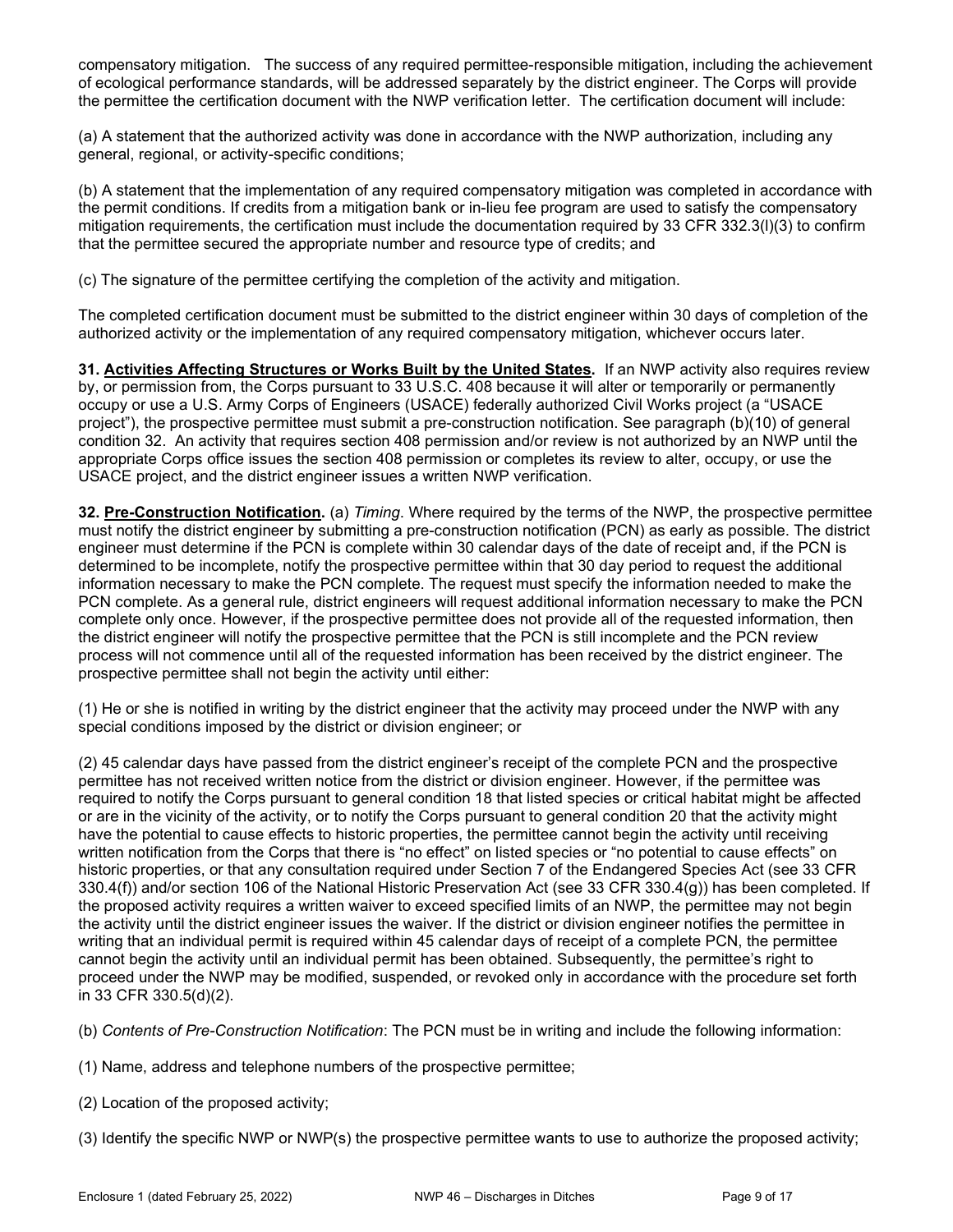(4) (i) A description of the proposed activity; the activity's purpose; direct and indirect adverse environmental effects the activity would cause, including the anticipated amount of loss of wetlands, other special aquatic sites, and other waters expected to result from the NWP activity, in acres, linear feet, or other appropriate unit of measure; a description of any proposed mitigation measures intended to reduce the adverse environmental effects caused by the proposed activity; and any other NWP(s), regional general permit(s), or individual permit(s) used or intended to be used to authorize any part of the proposed project or any related activity, including other separate and distant crossings for linear projects that require Department of the Army authorization but do not require pre-construction notification. The description of the proposed activity and any proposed mitigation measures should be sufficiently detailed to allow the district engineer to determine that the adverse environmental effects of the activity will be no more than minimal and to determine the need for compensatory mitigation or other mitigation measures.

(ii) For linear projects where one or more single and complete crossings require pre-construction notification, the PCN must include the quantity of anticipated losses of wetlands, other special aquatic sites, and other waters for each single and complete crossing of those wetlands, other special aquatic sites, and other waters (including those single and complete crossings authorized by an NWP but do not require PCNs). This information will be used by the district engineer to evaluate the cumulative adverse environmental effects of the proposed linear project, and does not change those non-PCN NWP activities into NWP PCNs.

(iii) Sketches should be provided when necessary to show that the activity complies with the terms of the NWP. (Sketches usually clarify the activity and when provided results in a quicker decision. Sketches should contain sufficient detail to provide an illustrative description of the proposed activity (e.g., a conceptual plan), but do not need to be detailed engineering plans);

(5) The PCN must include a delineation of wetlands, other special aquatic sites, and other waters, such as lakes and ponds, and perennial and intermittent streams, on the project site. Wetland delineations must be prepared in accordance with the current method required by the Corps. The permittee may ask the Corps to delineate the special aquatic sites and other waters on the project site, but there may be a delay if the Corps does the delineation, especially if the project site is large or contains many wetlands, other special aquatic sites, and other waters. Furthermore, the 45-day period will not start until the delineation has been submitted to or completed by the Corps, as appropriate;

(6) If the proposed activity will result in the loss of greater than 1/10-acre of wetlands or 3/100-acre of stream bed and a PCN is required, the prospective permittee must submit a statement describing how the mitigation requirement will be satisfied, or explaining why the adverse environmental effects are no more than minimal and why compensatory mitigation should not be required. As an alternative, the prospective permittee may submit a conceptual or detailed mitigation plan.

(7) For non-federal permittees, if any listed species (or species proposed for listing) or designated critical habitat (or critical habitat proposed for such designation) might be affected or is in the vicinity of the activity, or if the activity is located in designated critical habitat (or critical habitat proposed for such designation), the PCN must include the name(s) of those endangered or threatened species (or species proposed for listing) that might be affected by the proposed activity or utilize the designated critical habitat (or critical habitat proposed for such designation) that might be affected by the proposed activity. For NWP activities that require pre-construction notification, Federal permittees must provide documentation demonstrating compliance with the Endangered Species Act;

(8) For non-federal permittees, if the NWP activity might have the potential to cause effects to a historic property listed on, determined to be eligible for listing on, or potentially eligible for listing on, the National Register of Historic Places, the PCN must state which historic property might have the potential to be affected by the proposed activity or include a vicinity map indicating the location of the historic property. For NWP activities that require preconstruction notification, Federal permittees must provide documentation demonstrating compliance with section 106 of the National Historic Preservation Act;

(9) For an activity that will occur in a component of the National Wild and Scenic River System, or in a river officially designated by Congress as a "study river" for possible inclusion in the system while the river is in an official study status, the PCN must identify the Wild and Scenic River or the "study river" (see general condition 16); and

(10) For an NWP activity that requires permission from, or review by, the Corps pursuant to 33 U.S.C. 408 because it will alter or temporarily or permanently occupy or use a U.S. Army Corps of Engineers federally authorized civil works project, the pre-construction notification must include a statement confirming that the project proponent has submitted a written request for section 408 permission from, or review by, the Corps office having jurisdiction over that USACE project.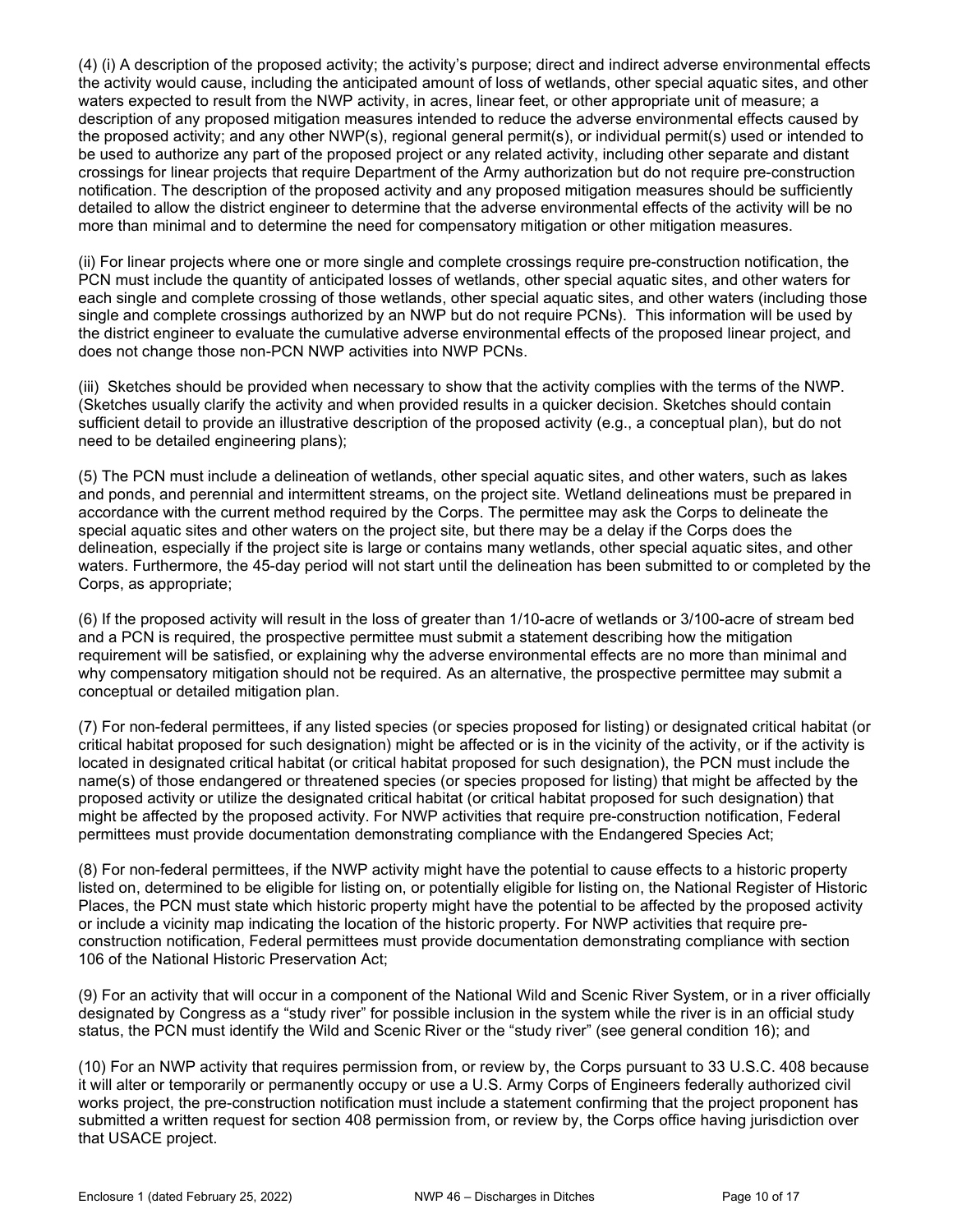(c) Form of Pre-Construction Notification: The nationwide permit pre-construction notification form (Form ENG 6082) should be used for NWP PCNs. A letter containing the required information may also be used. Applicants may provide electronic files of PCNs and supporting materials if the district engineer has established tools and procedures for electronic submittals.

(d) Agency Coordination: (1) The district engineer will consider any comments from Federal and state agencies concerning the proposed activity's compliance with the terms and conditions of the NWPs and the need for mitigation to reduce the activity's adverse environmental effects so that they are no more than minimal.

(2) Agency coordination is required for: (i) all NWP activities that require pre-construction notification and result in the loss of greater than 1/2-acre of waters of the United States; (ii) NWP 13 activities in excess of 500 linear feet, fills greater than one cubic yard per running foot, or involve discharges of dredged or fill material into special aquatic sites; and (iii) NWP 54 activities in excess of 500 linear feet, or that extend into the waterbody more than 30 feet from the mean low water line in tidal waters or the ordinary high water mark in the Great Lakes.

(3) When agency coordination is required, the district engineer will immediately provide (e.g., via e-mail, facsimile transmission, overnight mail, or other expeditious manner) a copy of the complete PCN to the appropriate Federal or state offices (FWS, state natural resource or water quality agency, EPA, and, if appropriate, the NMFS). With the exception of NWP 37, these agencies will have 10 calendar days from the date the material is transmitted to notify the district engineer via telephone, facsimile transmission, or e-mail that they intend to provide substantive, sitespecific comments. The comments must explain why the agency believes the adverse environmental effects will be more than minimal. If so contacted by an agency, the district engineer will wait an additional 15 calendar days before making a decision on the pre-construction notification. The district engineer will fully consider agency comments received within the specified time frame concerning the proposed activity's compliance with the terms and conditions of the NWPs, including the need for mitigation to ensure that the net adverse environmental effects of the proposed activity are no more than minimal. The district engineer will provide no response to the resource agency, except as provided below. The district engineer will indicate in the administrative record associated with each pre-construction notification that the resource agencies' concerns were considered. For NWP 37, the emergency watershed protection and rehabilitation activity may proceed immediately in cases where there is an unacceptable hazard to life or a significant loss of property or economic hardship will occur. The district engineer will consider any comments received to decide whether the NWP 37 authorization should be modified, suspended, or revoked in accordance with the procedures at 33 CFR 330.5.

(4) In cases of where the prospective permittee is not a Federal agency, the district engineer will provide a response to NMFS within 30 calendar days of receipt of any Essential Fish Habitat conservation recommendations, as required by section 305(b)(4)(B) of the Magnuson-Stevens Fishery Conservation and Management Act.

(5) Applicants are encouraged to provide the Corps with either electronic files or multiple copies of pre-construction notifications to expedite agency coordination.

# D. District Engineer's Decision

1. In reviewing the PCN for the proposed activity, the district engineer will determine whether the activity authorized by the NWP will result in more than minimal individual or cumulative adverse environmental effects or may be contrary to the public interest. If a project proponent requests authorization by a specific NWP, the district engineer should issue the NWP verification for that activity if it meets the terms and conditions of that NWP, unless he or she determines, after considering mitigation, that the proposed activity will result in more than minimal individual and cumulative adverse effects on the aquatic environment and other aspects of the public interest and exercises discretionary authority to require an individual permit for the proposed activity. For a linear project, this determination will include an evaluation of the single and complete crossings of waters of the United States that require PCNs to determine whether they individually satisfy the terms and conditions of the NWP(s), as well as the cumulative effects caused by all of the crossings of waters of the United States authorized by an NWP. If an applicant requests a waiver of an applicable limit, as provided for in NWPs 13, 36, or 54, the district engineer will only grant the waiver upon a written determination that the NWP activity will result in only minimal individual and cumulative adverse environmental effects.

2. When making minimal adverse environmental effects determinations the district engineer will consider the direct and indirect effects caused by the NWP activity. He or she will also consider the cumulative adverse environmental effects caused by activities authorized by an NWP and whether those cumulative adverse environmental effects are no more than minimal. The district engineer will also consider site specific factors, such as the environmental setting in the vicinity of the NWP activity, the type of resource that will be affected by the NWP activity, the functions provided by the aquatic resources that will be affected by the NWP activity, the degree or magnitude to which the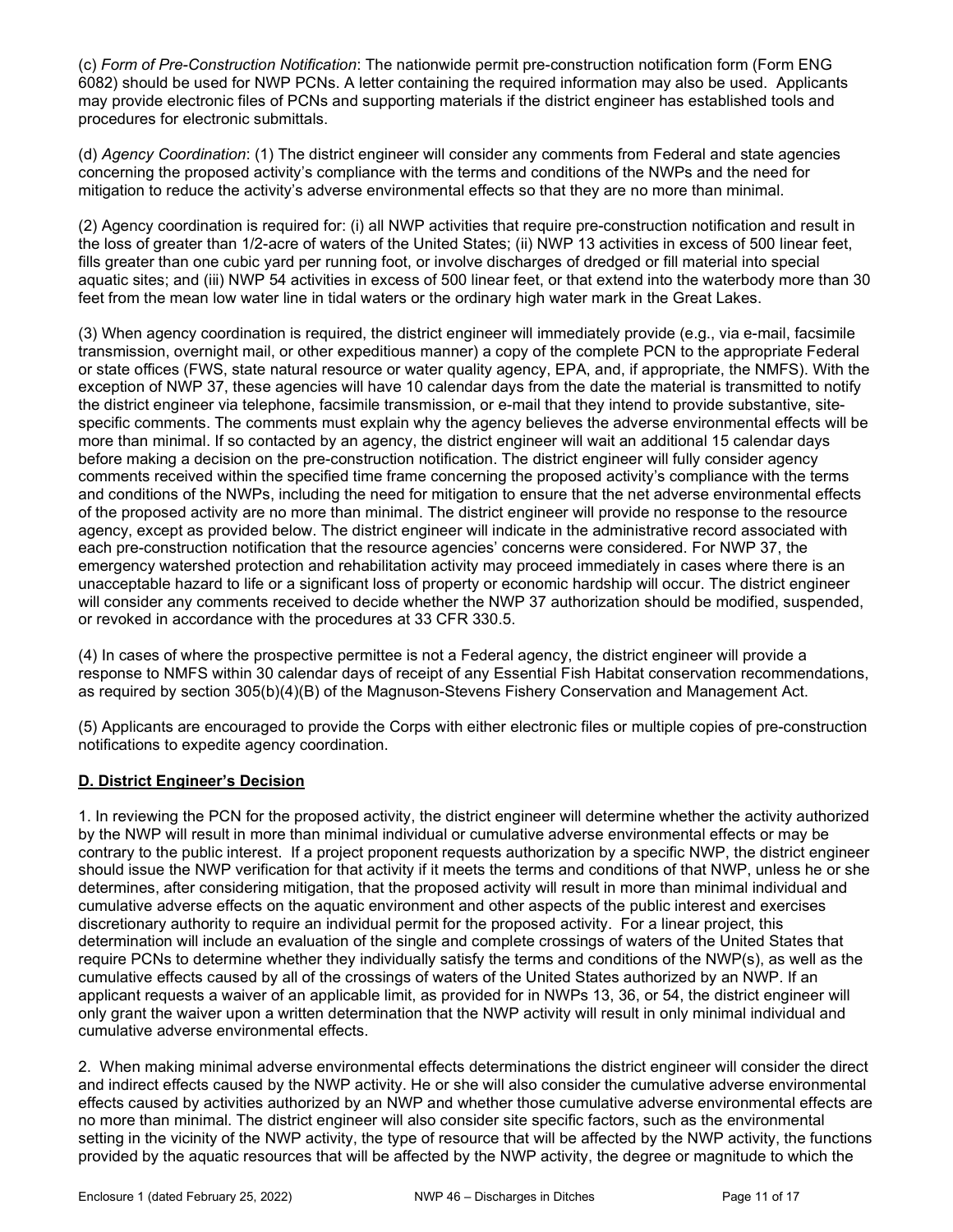aquatic resources perform those functions, the extent that aquatic resource functions will be lost as a result of the NWP activity (e.g., partial or complete loss), the duration of the adverse effects (temporary or permanent), the importance of the aquatic resource functions to the region (e.g., watershed or ecoregion), and mitigation required by the district engineer. If an appropriate functional or condition assessment method is available and practicable to use, that assessment method may be used by the district engineer to assist in the minimal adverse environmental effects determination. The district engineer may add case-specific special conditions to the NWP authorization to address site-specific environmental concerns.

3. If the proposed activity requires a PCN and will result in a loss of greater than 1/10-acre of wetlands or 3/100 acre of stream bed, the prospective permittee should submit a mitigation proposal with the PCN. Applicants may also propose compensatory mitigation for NWP activities with smaller impacts, or for impacts to other types of waters. The district engineer will consider any proposed compensatory mitigation or other mitigation measures the applicant has included in the proposal in determining whether the net adverse environmental effects of the proposed activity are no more than minimal. The compensatory mitigation proposal may be either conceptual or detailed. If the district engineer determines that the activity complies with the terms and conditions of the NWP and that the adverse environmental effects are no more than minimal, after considering mitigation, the district engineer will notify the permittee and include any activity-specific conditions in the NWP verification the district engineer deems necessary. Conditions for compensatory mitigation requirements must comply with the appropriate provisions at 33 CFR 332.3(k). The district engineer must approve the final mitigation plan before the permittee commences work in waters of the United States, unless the district engineer determines that prior approval of the final mitigation plan is not practicable or not necessary to ensure timely completion of the required compensatory mitigation. If the prospective permittee elects to submit a compensatory mitigation plan with the PCN, the district engineer will expeditiously review the proposed compensatory mitigation plan. The district engineer must review the proposed compensatory mitigation plan within 45 calendar days of receiving a complete PCN and determine whether the proposed mitigation would ensure that the NWP activity results in no more than minimal adverse environmental effects. If the net adverse environmental effects of the NWP activity (after consideration of the mitigation proposal) are determined by the district engineer to be no more than minimal, the district engineer will provide a timely written response to the applicant. The response will state that the NWP activity can proceed under the terms and conditions of the NWP, including any activity-specific conditions added to the NWP authorization by the district engineer.

4. If the district engineer determines that the adverse environmental effects of the proposed activity are more than minimal, then the district engineer will notify the applicant either: (a) that the activity does not qualify for authorization under the NWP and instruct the applicant on the procedures to seek authorization under an individual permit; (b) that the activity is authorized under the NWP subject to the applicant's submission of a mitigation plan that would reduce the adverse environmental effects so that they are no more than minimal; or (c) that the activity is authorized under the NWP with specific modifications or conditions. Where the district engineer determines that mitigation is required to ensure no more than minimal adverse environmental effects, the activity will be authorized within the 45-day PCN period (unless additional time is required to comply with general conditions 18, 20, and/or 31), with activity-specific conditions that state the mitigation requirements. The authorization will include the necessary conceptual or detailed mitigation plan or a requirement that the applicant submit a mitigation plan that would reduce the adverse environmental effects so that they are no more than minimal. When compensatory mitigation is required, no work in waters of the United States may occur until the district engineer has approved a specific mitigation plan or has determined that prior approval of a final mitigation plan is not practicable or not necessary to ensure timely completion of the required compensatory mitigation.

# E. Further Information

1. District engineers have authority to determine if an activity complies with the terms and conditions of an NWP.

2. NWPs do not obviate the need to obtain other federal, state, or local permits, approvals, or authorizations required by law.

3. NWPs do not grant any property rights or exclusive privileges.

- 4. NWPs do not authorize any injury to the property or rights of others.
- 5. NWPs do not authorize interference with any existing or proposed Federal project (see general condition 31).

# F. Nationwide Permit Definitions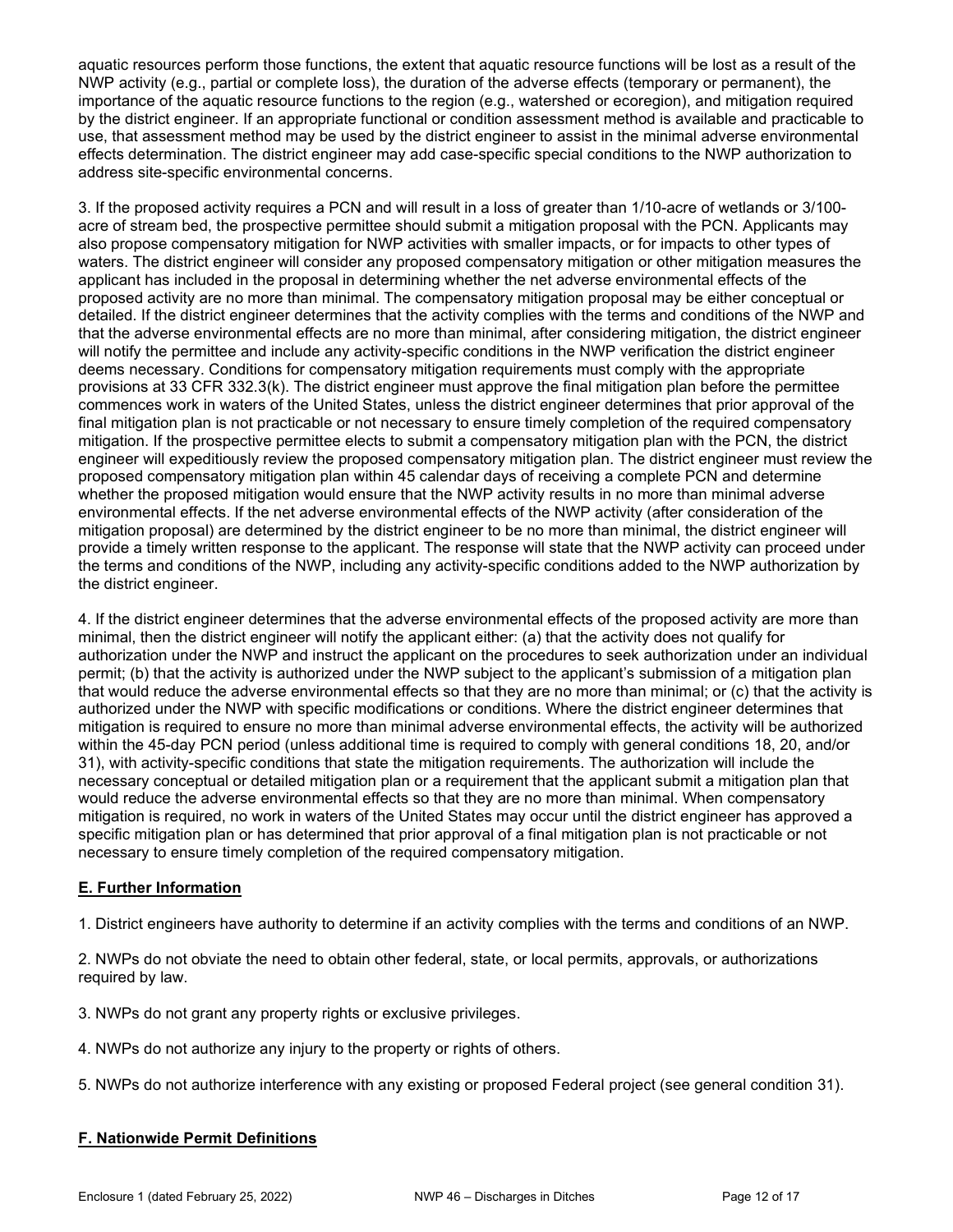Best management practices (BMPs): Policies, practices, procedures, or structures implemented to mitigate the adverse environmental effects on surface water quality resulting from development. BMPs are categorized as structural or non-structural.

Compensatory mitigation: The restoration (re-establishment or rehabilitation), establishment (creation), enhancement, and/or in certain circumstances preservation of aquatic resources for the purposes of offsetting unavoidable adverse impacts which remain after all appropriate and practicable avoidance and minimization has been achieved.

Currently serviceable: Useable as is or with some maintenance, but not so degraded as to essentially require reconstruction.

Direct effects: Effects that are caused by the activity and occur at the same time and place.

Discharge: The term "discharge" means any discharge of dredged or fill material into waters of the United States.

Ecological reference: A model used to plan and design an aquatic habitat and riparian area restoration, enhancement, or establishment activity under NWP 27. An ecological reference may be based on the structure, functions, and dynamics of an aquatic habitat type or a riparian area type that currently exists in the region where the proposed NWP 27 activity is located. Alternatively, an ecological reference may be based on a conceptual model for the aquatic habitat type or riparian area type to be restored, enhanced, or established as a result of the proposed NWP 27 activity. An ecological reference takes into account the range of variation of the aquatic habitat type or riparian area type in the region.

Enhancement: The manipulation of the physical, chemical, or biological characteristics of an aquatic resource to heighten, intensify, or improve a specific aquatic resource function(s). Enhancement results in the gain of selected aquatic resource function(s), but may also lead to a decline in other aquatic resource function(s). Enhancement does not result in a gain in aquatic resource area.

Establishment (creation): The manipulation of the physical, chemical, or biological characteristics present to develop an aquatic resource that did not previously exist at an upland site. Establishment results in a gain in aquatic resource area.

High Tide Line: The line of intersection of the land with the water's surface at the maximum height reached by a rising tide. The high tide line may be determined, in the absence of actual data, by a line of oil or scum along shore objects, a more or less continuous deposit of fine shell or debris on the foreshore or berm, other physical markings or characteristics, vegetation lines, tidal gages, or other suitable means that delineate the general height reached by a rising tide. The line encompasses spring high tides and other high tides that occur with periodic frequency but does not include storm surges in which there is a departure from the normal or predicted reach of the tide due to the piling up of water against a coast by strong winds such as those accompanying a hurricane or other intense storm.

Historic Property: Any prehistoric or historic district, site (including archaeological site), building, structure, or other object included in, or eligible for inclusion in, the National Register of Historic Places maintained by the Secretary of the Interior. This term includes artifacts, records, and remains that are related to and located within such properties. The term includes properties of traditional religious and cultural importance to an Indian tribe or Native Hawaiian organization and that meet the National Register criteria (36 CFR part 60).

Independent utility: A test to determine what constitutes a single and complete non-linear project in the Corps Regulatory Program. A project is considered to have independent utility if it would be constructed absent the construction of other projects in the project area. Portions of a multi-phase project that depend upon other phases of the project do not have independent utility. Phases of a project that would be constructed even if the other phases were not built can be considered as separate single and complete projects with independent utility.

Indirect effects: Effects that are caused by the activity and are later in time or farther removed in distance, but are still reasonably foreseeable.

Loss of waters of the United States: Waters of the United States that are permanently adversely affected by filling, flooding, excavation, or drainage because of the regulated activity. The loss of stream bed includes the acres of stream bed that are permanently adversely affected by filling or excavation because of the regulated activity. Permanent adverse effects include permanent discharges of dredged or fill material that change an aquatic area to dry land, increase the bottom elevation of a waterbody, or change the use of a waterbody. The acreage of loss of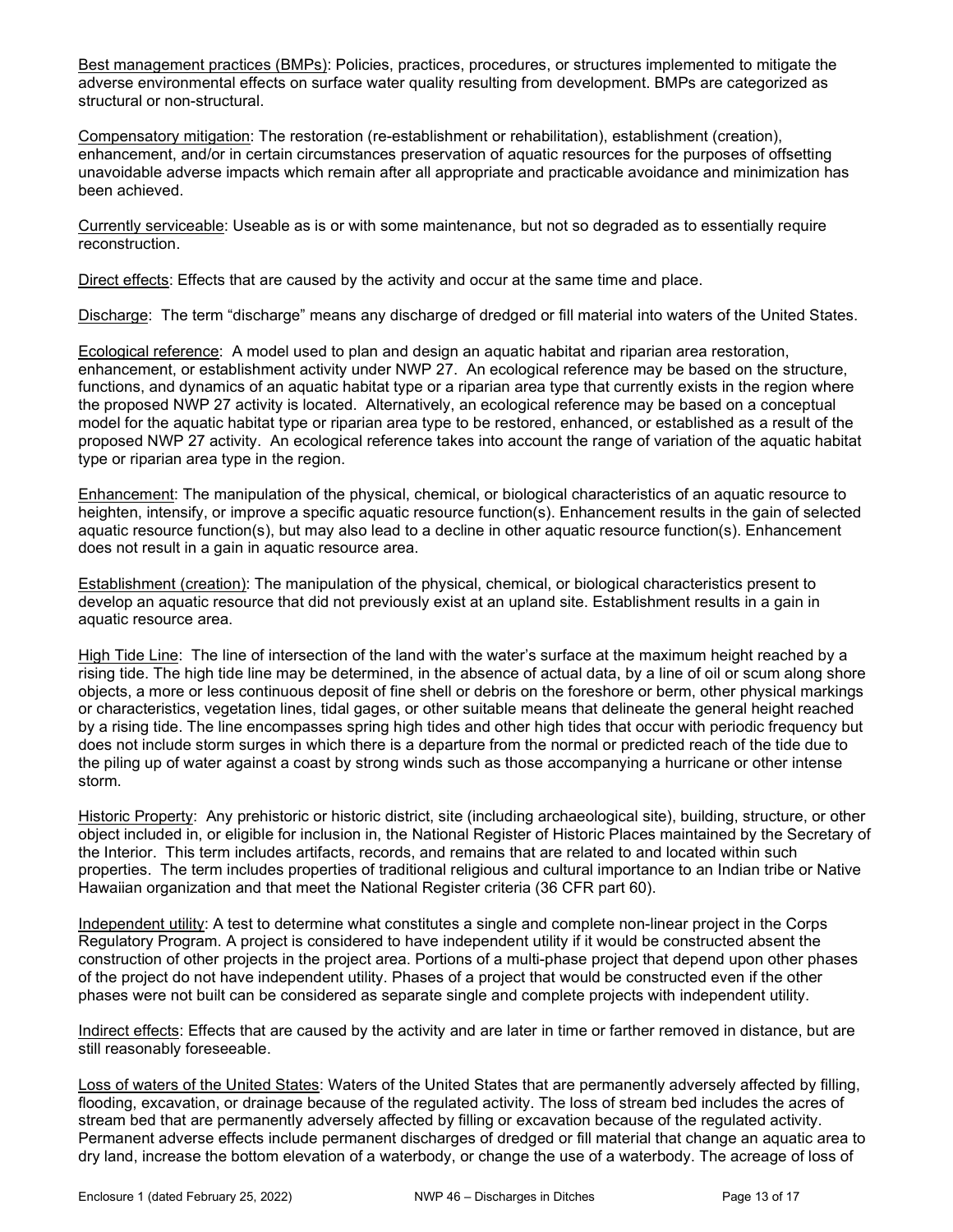waters of the United States is a threshold measurement of the impact to jurisdictional waters or wetlands for determining whether a project may qualify for an NWP; it is not a net threshold that is calculated after considering compensatory mitigation that may be used to offset losses of aquatic functions and services. Waters of the United States temporarily filled, flooded, excavated, or drained, but restored to pre-construction contours and elevations after construction, are not included in the measurement of loss of waters of the United States. Impacts resulting from activities that do not require Department of the Army authorization, such as activities eligible for exemptions under section 404(f) of the Clean Water Act, are not considered when calculating the loss of waters of the United States.

Navigable waters: Waters subject to section 10 of the Rivers and Harbors Act of 1899. These waters are defined at 33 CFR part 329.

Non-tidal wetland: A non-tidal wetland is a wetland that is not subject to the ebb and flow of tidal waters. Non-tidal wetlands contiguous to tidal waters are located landward of the high tide line (i.e., spring high tide line).

Open water: For purposes of the NWPs, an open water is any area that in a year with normal patterns of precipitation has water flowing or standing above ground to the extent that an ordinary high water mark can be determined. Aquatic vegetation within the area of flowing or standing water is either non-emergent, sparse, or absent. Vegetated shallows are considered to be open waters. Examples of "open waters" include rivers, streams, lakes, and ponds.

Ordinary High Water Mark: The term ordinary high water mark means that line on the shore established by the fluctuations of water and indicated by physical characteristics such as a clear, natural line impressed on the bank, shelving, changes in the character of soil, destruction of terrestrial vegetation, the presence of litter and debris, or other appropriate means that consider the characteristics of the surrounding areas.

Perennial stream: A perennial stream has surface water flowing continuously year-round during a typical year.

Practicable: Available and capable of being done after taking into consideration cost, existing technology, and logistics in light of overall project purposes.

Pre-construction notification: A request submitted by the project proponent to the Corps for confirmation that a particular activity is authorized by nationwide permit. The request may be a permit application, letter, or similar document that includes information about the proposed work and its anticipated environmental effects. Preconstruction notification may be required by the terms and conditions of a nationwide permit, or by regional conditions. A pre-construction notification may be voluntarily submitted in cases where pre-construction notification is not required and the project proponent wants confirmation that the activity is authorized by nationwide permit.

Preservation: The removal of a threat to, or preventing the decline of, aquatic resources by an action in or near those aquatic resources. This term includes activities commonly associated with the protection and maintenance of aquatic resources through the implementation of appropriate legal and physical mechanisms. Preservation does not result in a gain of aquatic resource area or functions.

Re-establishment: The manipulation of the physical, chemical, or biological characteristics of a site with the goal of returning natural/historic functions to a former aquatic resource. Re-establishment results in rebuilding a former aquatic resource and results in a gain in aquatic resource area and functions.

Rehabilitation: The manipulation of the physical, chemical, or biological characteristics of a site with the goal of repairing natural/historic functions to a degraded aquatic resource. Rehabilitation results in a gain in aquatic resource function, but does not result in a gain in aquatic resource area.

Restoration: The manipulation of the physical, chemical, or biological characteristics of a site with the goal of returning natural/historic functions to a former or degraded aquatic resource. For the purpose of tracking net gains in aquatic resource area, restoration is divided into two categories: re-establishment and rehabilitation.

Riffle and pool complex: Riffle and pool complexes are special aquatic sites under the 404(b)(1) Guidelines. Riffle and pool complexes sometimes characterize steep gradient sections of streams. Such stream sections are recognizable by their hydraulic characteristics. The rapid movement of water over a course substrate in riffles results in a rough flow, a turbulent surface, and high dissolved oxygen levels in the water. Pools are deeper areas associated with riffles. A slower stream velocity, a streaming flow, a smooth surface, and a finer substrate characterize pools.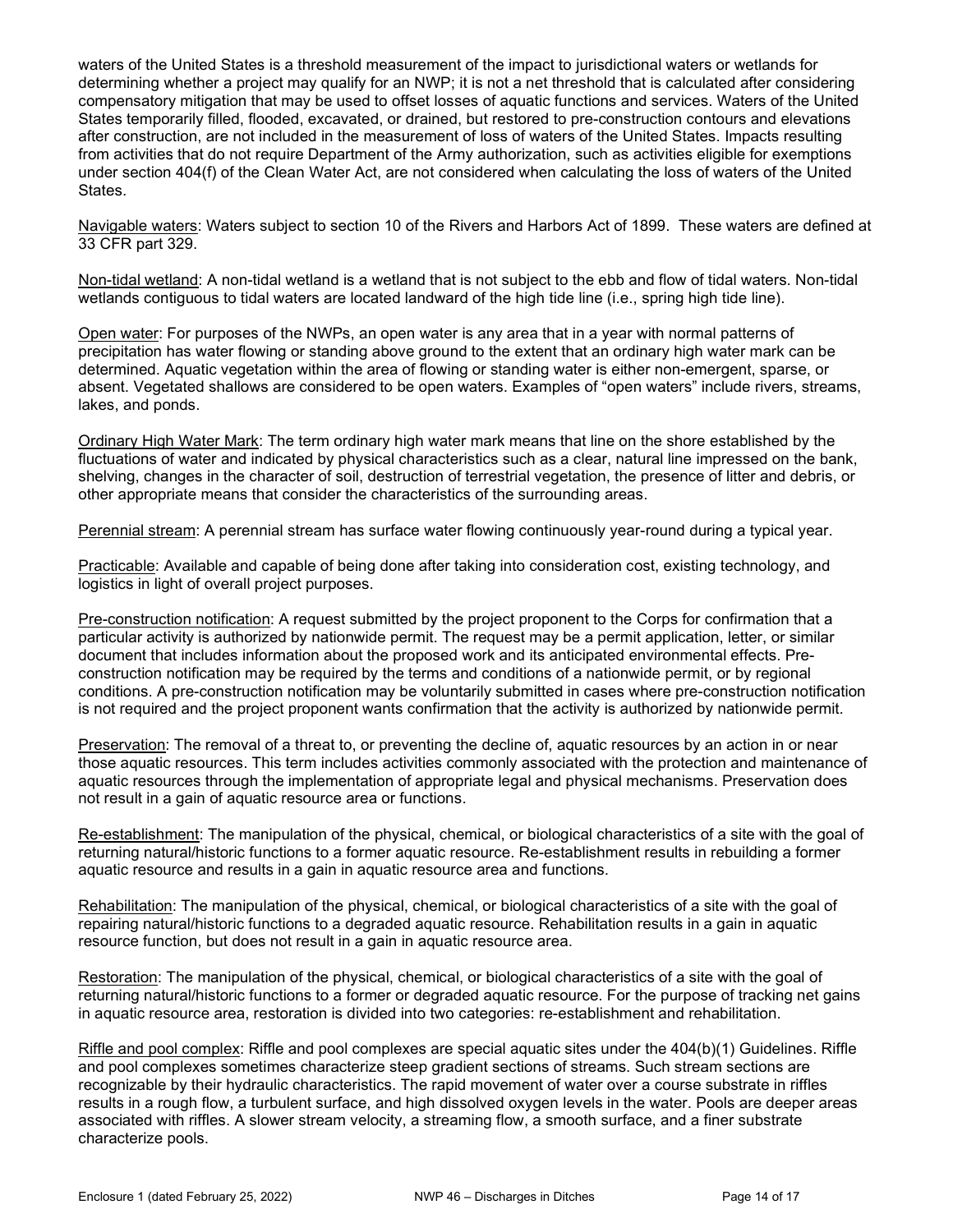Riparian areas: Riparian areas are lands next to streams, lakes, and estuarine-marine shorelines. Riparian areas are transitional between terrestrial and aquatic ecosystems, through which surface and subsurface hydrology connects riverine, lacustrine, estuarine, and marine waters with their adjacent wetlands, non-wetland waters, or uplands. Riparian areas provide a variety of ecological functions and services and help improve or maintain local water quality. (See general condition 23.)

Shellfish seeding: The placement of shellfish seed and/or suitable substrate to increase shellfish production. Shellfish seed consists of immature individual shellfish or individual shellfish attached to shells or shell fragments (i.e., spat on shell). Suitable substrate may consist of shellfish shells, shell fragments, or other appropriate materials placed into waters for shellfish habitat.

Single and complete linear project: A linear project is a project constructed for the purpose of getting people, goods, or services from a point of origin to a terminal point, which often involves multiple crossings of one or more waterbodies at separate and distant locations. The term "single and complete project" is defined as that portion of the total linear project proposed or accomplished by one owner/developer or partnership or other association of owners/developers that includes all crossings of a single water of the United States (i.e., a single waterbody) at a specific location. For linear projects crossing a single or multiple waterbodies several times at separate and distant locations, each crossing is considered a single and complete project for purposes of NWP authorization. However, individual channels in a braided stream or river, or individual arms of a large, irregularly shaped wetland or lake, etc., are not separate waterbodies, and crossings of such features cannot be considered separately.

Single and complete non-linear project: For non-linear projects, the term "single and complete project" is defined at 33 CFR 330.2(i) as the total project proposed or accomplished by one owner/developer or partnership or other association of owners/developers. A single and complete non-linear project must have independent utility (see definition of "independent utility"). Single and complete non-linear projects may not be "piecemealed" to avoid the limits in an NWP authorization.

Stormwater management: Stormwater management is the mechanism for controlling stormwater runoff for the purposes of reducing downstream erosion, water quality degradation, and flooding and mitigating the adverse effects of changes in land use on the aquatic environment.

Stormwater management facilities: Stormwater management facilities are those facilities, including but not limited to, stormwater retention and detention ponds and best management practices, which retain water for a period of time to control runoff and/or improve the quality (i.e., by reducing the concentration of nutrients, sediments, hazardous substances and other pollutants) of stormwater runoff.

Stream bed: The substrate of the stream channel between the ordinary high water marks. The substrate may be bedrock or inorganic particles that range in size from clay to boulders. Wetlands contiguous to the stream bed, but outside of the ordinary high water marks, are not considered part of the stream bed.

Stream channelization: The manipulation of a stream's course, condition, capacity, or location that causes more than minimal interruption of normal stream processes. A channelized jurisdictional stream remains a water of the United States.

Structure: An object that is arranged in a definite pattern of organization. Examples of structures include, without limitation, any pier, boat dock, boat ramp, wharf, dolphin, weir, boom, breakwater, bulkhead, revetment, riprap, jetty, artificial island, artificial reef, permanent mooring structure, power transmission line, permanently moored floating vessel, piling, aid to navigation, or any other manmade obstacle or obstruction.

Tidal wetland: A tidal wetland is a jurisdictional wetland that is inundated by tidal waters. Tidal waters rise and fall in a predictable and measurable rhythm or cycle due to the gravitational pulls of the moon and sun. Tidal waters end where the rise and fall of the water surface can no longer be practically measured in a predictable rhythm due to masking by other waters, wind, or other effects. Tidal wetlands are located channelward of the high tide line.

Tribal lands: Any lands title to which is either: 1) held in trust by the United States for the benefit of any Indian tribe or individual; or 2) held by any Indian tribe or individual subject to restrictions by the United States against alienation.

Tribal rights: Those rights legally accruing to a tribe or tribes by virtue of inherent sovereign authority, unextinguished aboriginal title, treaty, statute, judicial decisions, executive order or agreement, and that give rise to legally enforceable remedies.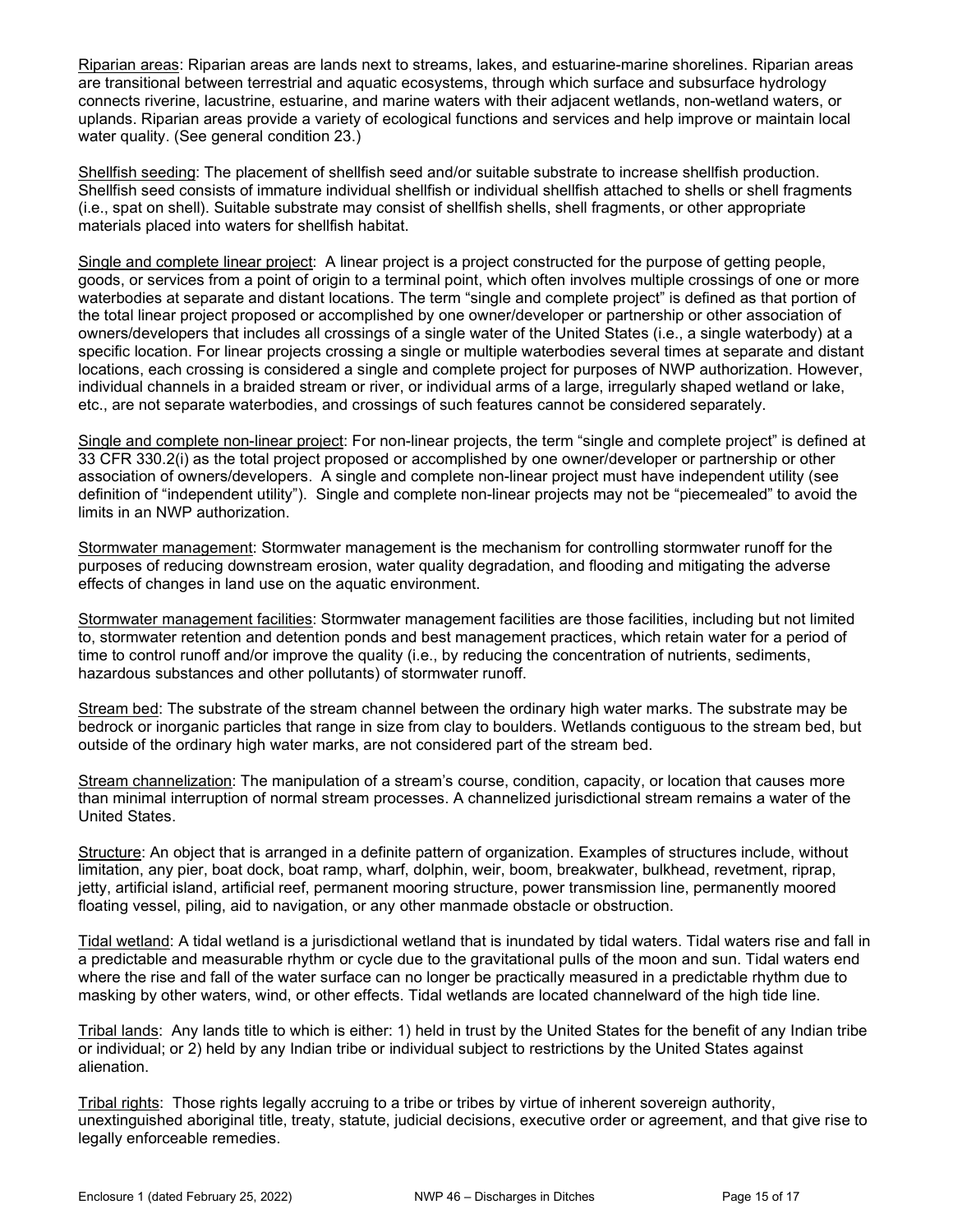Vegetated shallows: Vegetated shallows are special aquatic sites under the 404(b)(1) Guidelines. They are areas that are permanently inundated and under normal circumstances have rooted aquatic vegetation, such as seagrasses in marine and estuarine systems and a variety of vascular rooted plants in freshwater systems.

Waterbody: For purposes of the NWPs, a waterbody is a "water of the United States." If a wetland is adjacent to a waterbody determined to be a water of the United States, that waterbody and any adjacent wetlands are considered together as a single aquatic unit (see 33 CFR 328.4(c)(2)).

#### G. Nationwide Permit Regional Conditions (Arizona)

- 1. The permittee shall submit a pre-construction notification (PCN) for all 2021 NWPs, in accordance with General Condition 32, in the following circumstances:
	- a. Activities that would result in a loss\* of waters of the United States within all perennial and intermittent waterbodies and special aquatic sites. (Refer to Regional Condition 2 for restrictions in special aquatic sites within the state of Arizona.)
	- b. Activities resulting in a discharge of dredged or fill material in waters of the U.S. on Tribal Lands\*\*;
	- c. All waterbodies designated by the Arizona Department of Environmental Quality as Outstanding Arizona Waters (OAWs), within 1600 meters (or 1 mile) upstream and/or 800 meters (1/2 mile) downstream of a designated OAW, and on tributaries to OAWs within 1600 meters of the OAW (see http://www.azdeq.gov/index.html).
	- d. All waterbodies designated by the Arizona Department of Environmental Quality as 303(d)-impaired surface waters, within 1600 meters (or 1 mile) upstream and/or 800 meters (1/2 mile) downstream of a designated impaired surface water, and on tributaries to impaired waters within 1600 meters of the impaired water (see http://www.azdeq.gov/index.html).
- 2. All 2021 NWPs are revoked in the state of Arizona for activities in wetlands, mudflats, vegetated shallows, or riffle and pool complexes, as defined at 40 CFR Part 230.40-45, resulting in a loss\* of waters of the United States greater than 0.10 acre.

\* "Loss" means waters of the United States that are permanently adversely affected by filling, flooding, excavation, or drainage because of the regulated activity.

\*\*"Tribal Lands" refers to any lands title to which is either: 1) held in trust by the United States for the benefit of any Indian tribe or individual; or 2) held by any Indian tribe or individual subject to restrictions by the United States against alienation.

NOTE: Regional Conditions on the Navajo Nation may be found at

https://www.spa.usace.army.mil/Portals/16/docs/civilworks/regulatory/publicnotices/Navajo%20Nation/2021%20NW P%20Reissuance\_Final%20Public%20Notice\_Navajo%20Nation.pdf?ver=Y05br0Ih59RLEwptpfmJOA%3d%3d.

#### H. 401 Water Quality Certification (401 WQC)

 A 401 WQC is mandatory for any activity that requires a Clean Water Act Section 404 permit. A 401 WQC is required prior to discharging any dredged or fill material into a water of the United States. Only one of the following 401 WQCs listed below will apply to your project. The geographical location of your project will determine which 401 WQC is applicable. The 401 WQCs issued for this NWP will remain in effect through March 14, 2026.

 On all "Non-Tribal Lands", lands that are not part of federally recognized Indian Reservation, the Arizona Department of Environmental Quality (ADEQ) is the agency responsible for issuing the 401 WQC.

 On all "Tribal Lands", lands that are part of a federally recognized Indian Reservation, the U.S. Environmental Protection Agency (EPA) is responsible for issuing the 401 WQC except where EPA has delegated the 401 WQC authority.

 If "Individual Certification" is required you must apply for, receive, and comply with the 401 WQC issued by ADEQ, EPA, or the appropriate Tribe.